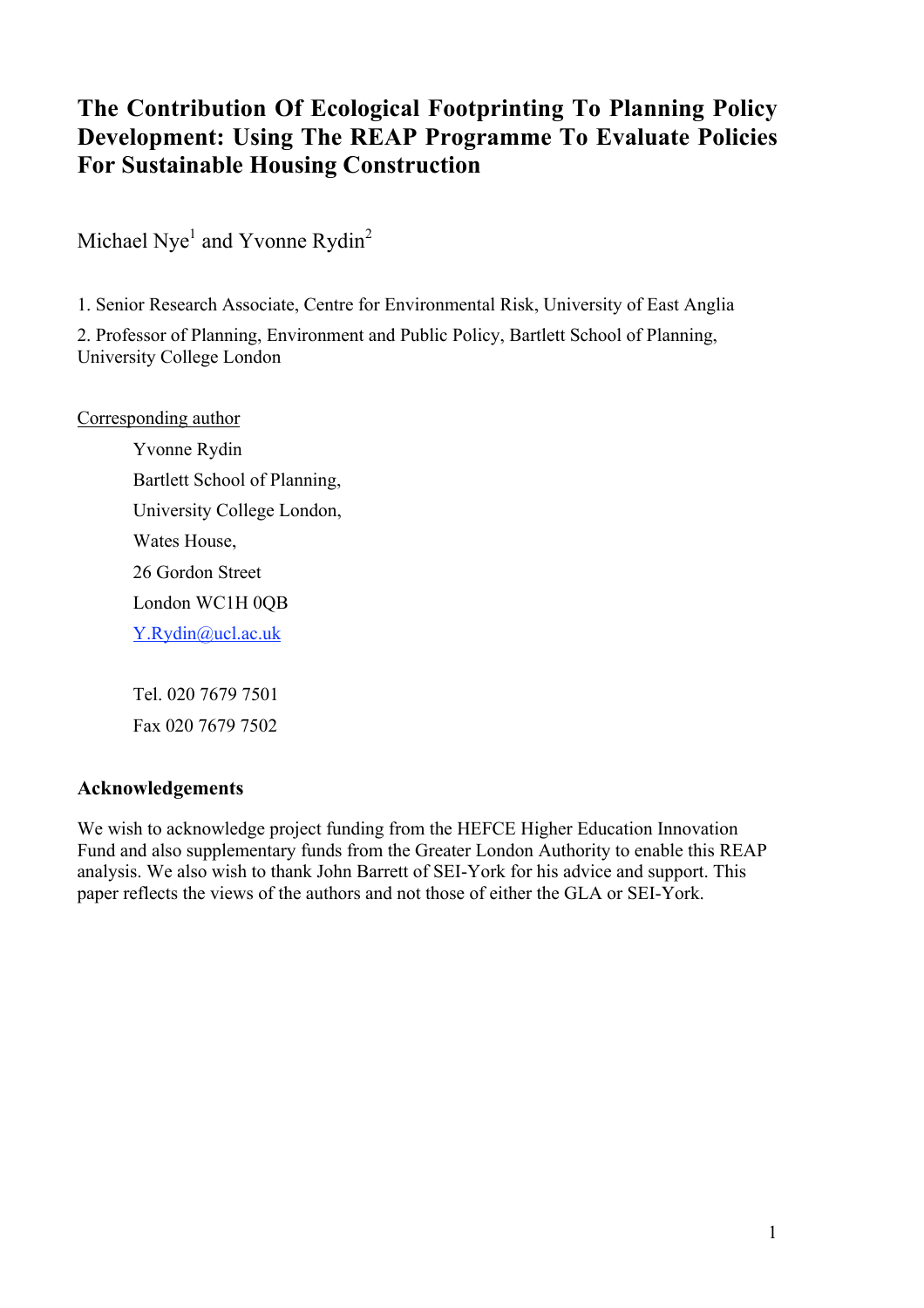# The Contribution Of Ecological Footprinting To Planning Policy Development: Using The REAP Programme To Evaluate Policies For Sustainable Housing Construction

## Abstract

The complexity of the sustainable development policy goal is such that policy-makers are searching for tools to enable them to evaluate and develop policy directions. To date, Ecological Footprinting has been used mainly for raising awareness of environmental impacts but it also has considerable potential as a policy tool, enabling policy-makers in their strategic work. The paper presents an application of a specific Ecological Footprinting development, the REAP tool, to a current policy issue, the promotion of sustainable construction. Using the Greater London Authority as a case study, it considers the strengths and weaknesses of this approach and how it can contribute to policy development.

## Introduction

The significance of the broad sustainable development agenda has been growing over the past two decades. With the maturing of this agenda, more attention is now being paid to how specific sectors and activities can adapt to pursue more sustainable paths. Sustainable construction is one such area. Just as sustainable development is itself a term capable of multiple definitions, sustainable construction is not a neatly packaged term. It is used to cover techniques of construction alongside matters of development design, and even urban design. It can encompass concerns with designing out crime and ensuring physical accessibility alongside more strictly environmental concerns. And the environmental dimensions of sustainable construction can range from protecting trees on site and creating new habitats, to promoting water conservation and using recycled materials, and to enhancing the energy efficiency of buildings and allowing for renewable modes of energy generation.

The lack of a consistent and concise definition has not constrained the development of policy initiatives on sustainable construction both at the industrial sector level and within urban planning. Our research focuses on the decisions that can be made within the planning system for promoting sustainability of new building. It presents the results of a scenario-based, Ecological Footprinting study of housing constructions standards aimed at sustainability in London. In addition to highlighting which planning standards have the greatest impact on the sustainability of a new home, this paper provides a critical evaluation of the usefulness of Ecological Footprinting as a planning tool.

## Ecological Footprints: definitions and applications

An 'Ecological Footprint' (EF) is a measurement of the area of land and water needed to support human consumption, production and waste activities at current, or projected levels (Wackernagel and Rees, 1996). In its most basic form, it is a simple accounting tool for measuring the load of human consumption in terms of global impact (Chambers, et al., 2000). There are six primary land types that are used to calculate an EF. These are bio-productive land (cropland, pasture and forest), bio-productive sea, energy land (forest and sea area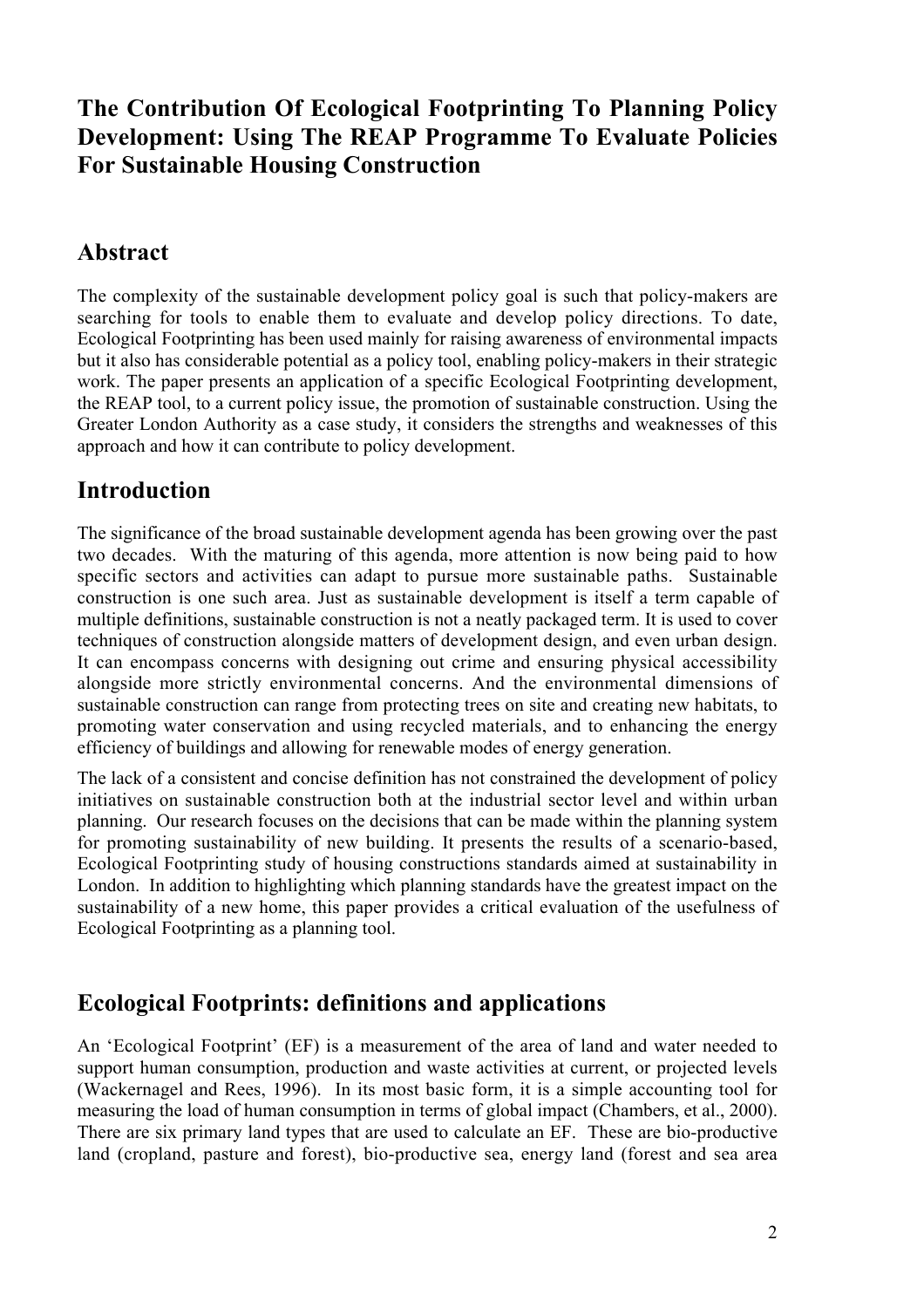required for the sequestration of CO2 emissions, and built land (infrastructure and roads)<sup>1</sup> (Wackernagel and Rees, 1996). The power of the EF is that it converts typically complex resource use patterns into a single aggregate number (Constanza, 2000), thereby providing a readily understandable and comparable 'snapshot' (Reese, 2000, 373) of the impacts of consumptive practices and the extent to which environmental limits are being exceeded. In this context, EF analysis has been applied to calculating the Footprint of London, (BFF, 2002, WSP, 2003) and to sustainable urban form (Holden, 2004) and housing (Wiedmann et al., 2003; Ravetz et al., 2006).

Despite the potential for EF analysis to deliver a spatial indicator of sustainability, there are certain limitations to the usefulness of compound, or aggregate land data EF calculations as an indicator of sustainable activity, particularly when applied on a local or regional level. These include a general lack of good quality resource use and materials flow data for the calculation of regional or local Footprints, an insufficient ability to account for indirect materials flows, especially in the tertiary sector, and the more general idea that EF analysis does not accurately reflect the impacts of consumption activities (Weidmann et al., 2005; Moffatt et al., 2001). This latter shortcoming reflects the globally-aggregate nature of the EF and the oversimplification of complex relationships implicit in such aggregate indicators. Aggregation is at once the strong point of the EF, in terms of its usefulness as a snapshot of sustainability and sustainable limits, and a potential shortcoming because the every-day activities of human beings are decoupled from the aggregated ecological impacts of their actions (Wiedmann et al. 2005). it as been suggested that practical EF analysis may need to be combined with more detailed methodological approaches such as input-output accounting or natural resource accounting (Moffatt, 2000; McGregor et al., 2004; Moffatt, et al., 2005).

An alternative calculation for EF scores, termed the 'component' method, has been derived in response to the need for regionalised and local Footprint calculations, and more practical Footprint applications. The component-based EF method focuses on the Footprint effects of consumption and consumptive activities rather than on the appropriation of materials from the ecosphere (Barrett, 2001). It focuses on the components of resource appropriation, in terms of water, energy, transport and waste. Such a focus on the human activities behind resource consumption retains the original materials and resource flow ideas behind Ecological Footprint analysis, but presents the results in terms of real world activities that are more applicable to policy analysis and indicator applications (Barrett, 2001, Wiedmann, et al., 2005). Indeed, Simmons, (2000), asserts that this 'bottom up approach' can be used to examine the impact of different consumptive patterns, lifestyles, or practices down to the level of the individual consumer (2000: 379).

An important practical development from the component-based Footprint method is REAP, (Resource and Energy Analysis Programme) which was designed by the UK Office of the Stockholm Environment Institute (SEI; www.sei.se/reap). REAP uses an environmental extended input-output analysis (Miller and Blair, 1985) framework to assign EF scores to consumption activities in final demand categories. In doing so, it creates a linkage between National Footprint Accounts ((NFA) data (GFN, 2004), and monetary, supply and use data for consumption based on PRODCOM data (Wiedmann et al., 2005).<sup>2</sup> This supply and use format takes into account the "mutual interrelationships among economic sectors and allows

 $\overline{a}$ 

<sup>1</sup> For an introduction to the footprint concept see: Wackernagel, M, and W Rees, 1996,. *Our Ecological Footprint: Reducing human impact on the earth.* (New Society Publishers. Canada).

<sup>&</sup>lt;sup>2</sup> For a detailed discussion of NFA calculation methods in the context of component-based footprint analysis. see also Wackernagel et al., 2005, *National Footprint and Biocapacity Accounts 2005: The underlying calculation method.* Oakland: Global Footprint Network http://www.globalfootprint.org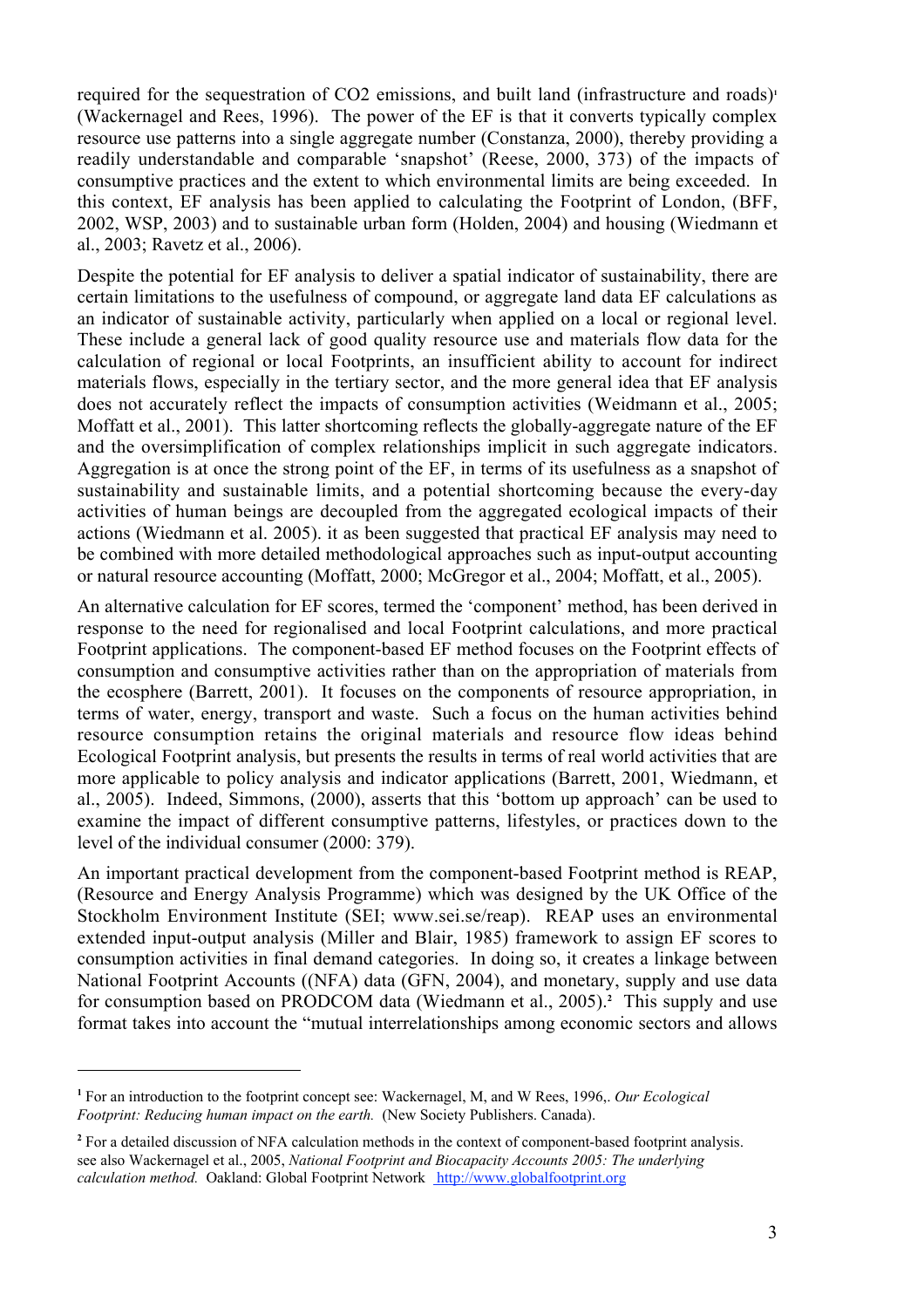affiliations for material, energy and waste flows to be accurately assigned to final consumption categories" in terms of Ecological Footprints (Wiedmann and Barrett, 2005: 5).<sup>3</sup>

The key benefit of REAP EF analysis is that it allows the breakdown of Ecological Footprints from consumption at the regional or local level. This allows for EF scores to be employed as a truly 'bottom up' indicator of sustainability at much smaller scales, even though the overall impact of consumption is still measured on a global scale. The WWF states that "REAP will enable decision maker to generate different policy scenarios to integrate 'One Planet Living' into strategy development" (WWF 2005: 3). Recent applications of REAP by SEI at the regional and local level include an investigation of the Ecological Footprint of Wales that features a micro-lifestyle assessment exercise (WWF, 2005) and a Footprint analysis of the Footprint for different housing types (Wiedmann et al. 2003).

For this research, the REAP tool and underlying spreadsheet calculations have been applied to a scenario-based analysis of planning standards aimed at sustainable housing construction in London. Such an evaluation is important because of the emphasis on sustainable construction in recent London planning and development guidance, and, more pertinently, because of the potential impact of the construction industry on the wider Footprint of a London. The construction industry is the largest single user of resources in the UK, consuming 420 million tonnes of materials annually (Smith, et al., 2002). In London, 27.8 million tonnes of construction materials are consumed each year (BFF, 2002). Bringing these figures down to the housing scale, we find that a 'typical' London house requires 121 tonnes of materials (Wiedmann et al., 2003). In addition to materials use, recent studies by SEI reveal that decisions at the planning and level can have an important impact on the energy use patterns of housing residents (Wiedmann et al., 2003). Findings such as these suggest that housing construction can have both an immediate impact on the EF of a community in terms of the materials and energy used to construct a home, and a longer, lifecycle impact attributed to the energy and resource use efficiencies of a building.

## REAP and planning for sustainability in London

This paper presents the results and critical analysis of a REAP scenario-based analysis of standards aimed at sustainable housing construction in London. The wider framework for these scenarios is laid out in the 2004 London Plan. The London Plan is a strategic planning document that sets out 'an integrated social, economic and environmental framework for the future development of London (GLA, 2004: 8). It covers a diverse array of planning and development issues such as transport, community building, working in London, protection of natural resources, and provision of new housing within the 32 London boroughs (2004).

Subsequent to the publication of the London plan, several Supplementary Planning Guidance (SPG), documents have been produced that concentrate on specific aspects of the broader London Plan. The 2005 draft SPG for Sustainable Design and Construction forms the primary platform for scenario building in this research.<sup>4</sup> This 81-page document outlines a

 $\overline{a}$ 

<sup>&</sup>lt;sup>3</sup> For a detailed account of the input/output methods used in REAP see:

Wiedmann, T, and Barrett, J, 2004, *Development of Physical Accounts for the UK and Evaluating Policy Scenarios.* REAP Report No.1.

Wiedmann, T, and Barrett, J, 2005, *The Use of Input-Output Analysis in REAP to allocate Ecological Footprints and Material Flows to Final Consumption Categories.* REAP Report No.2. Both available at: www.regionalsustainability.org.

<sup>4</sup> There is also an SPG for Housing Provision which was not evaluated directly, but which did inform the overall direction of this study. The final version of the SPG on sustainable design and construction was issued in May 2006.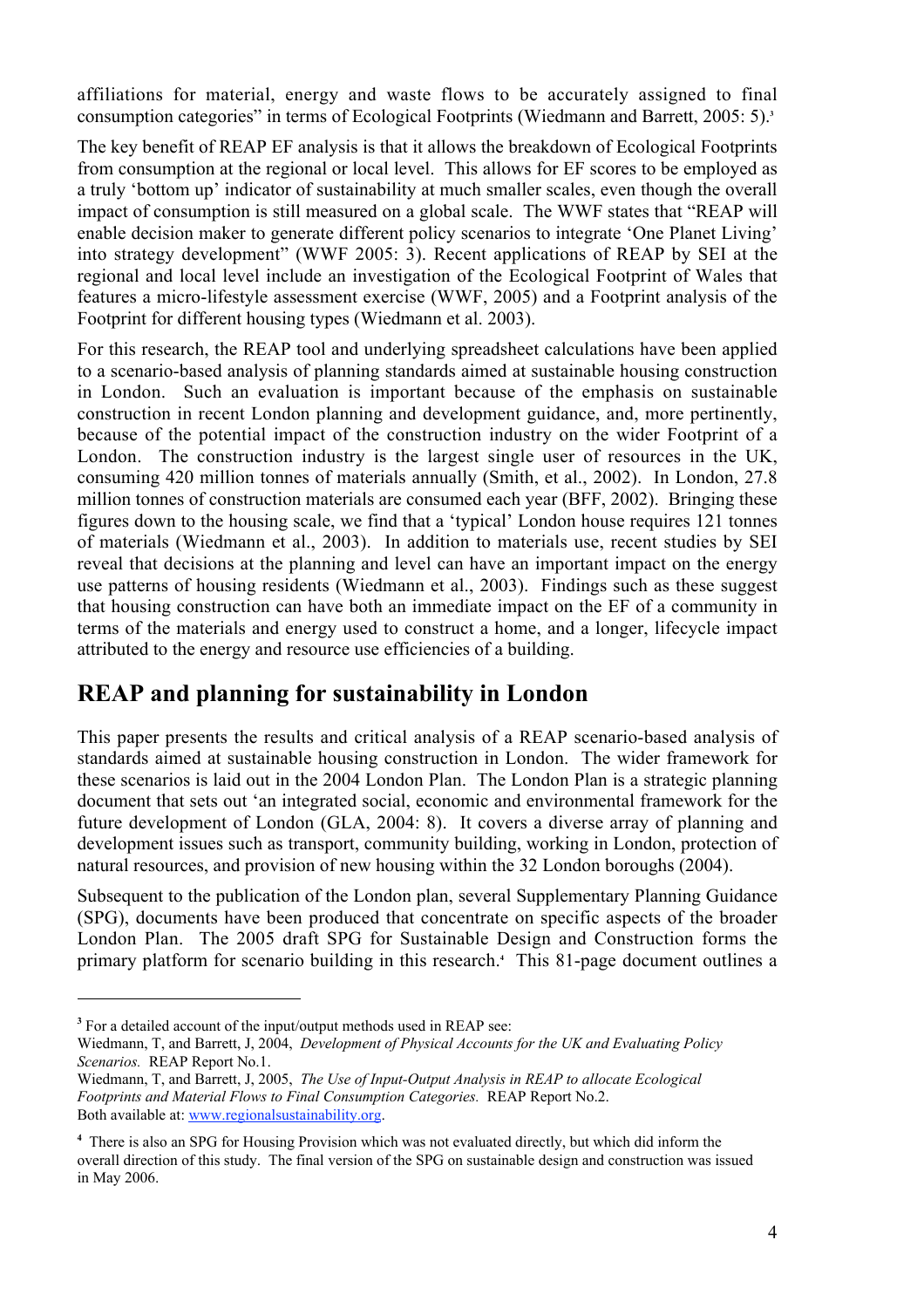set of 'essential' (required) and 'preferred' standards for construction in London's commercial, public and housing sectors. These standards cover sustainable construction activities and practices in such areas as reuse of buildings, reducing air pollution, enhancing the natural environment, building green, and transporting materials (GLA, 2005b). A listing of the draft SPG standards evaluated in this paper, and the ways in which they were operationalised for scenario testing, is provided in Nye and Rydin (2006).<sup>5</sup> These standards were chosen for discussion in this paper because they represent a good cross section of the types of sustainable practices that can be influenced at the planning level, and because they demonstrate the strengths and weaknesses of using component Footprints as an indicator of sustainability.

|                           | <b>DRAFT SPG STANDARD(S)</b>                                         | <b>STANDARD USED IN SCENARIOS</b>                                            |
|---------------------------|----------------------------------------------------------------------|------------------------------------------------------------------------------|
| <b>Recycled materials</b> | Minimise demolition waste and specificy use<br>of recycled materials | 25-35% use of recycled materials in new build.                               |
| <b>Embodied energy of</b> | Avoid high embodied energy materials where                           | Avoid high embodied energy materials where building                          |
| materials                 | possible                                                             | regulations allow and where suitable substitutes exist.                      |
| <b>Community heating</b>  | Design for community heating and CHP for                             | Installation of community heating and combined heat and                      |
| and CHP                   | large developments                                                   | power in all large developments                                              |
| <b>Water savings</b>      | Inclusion of water saving devices in all new<br>build                | Achieve average water use of 40m3 per bedspace per year<br>in all new build. |
| Household waste           | Provide facilities for recycling household                           | 25-60% Recycling of household paper, card, glass and                         |
| recycling                 | waste                                                                | metal waste                                                                  |

Table 1 Standards evaluated in this paper

 $\overline{a}$ 

The scenario-building process involved two distinct stages. Initially, a benchmark, or current practice scenario, was created that reflected levels of current achievement for each of the evaluated standards. Following the benchmarking exercise, 'required' and 'preferred' housing construction scenarios were created based on the standards and strategic direction in the draft SPG and the London Plan. The basic steps involved in this process are outlined below:

- 1. Determine the Footprint category and appropriate REAP scenarios manager for the standard in question.
- 2. Determine the scale(s) of practice on which the standard will be applied.
- 3. Determine the levels of the standard needed to meet the strategic direction of the standard as outlined in the draft SPG.

This basic formula was adapted to construct the scenarios for each of the standards evaluated in this paper. For instance, in order to evaluate the effect of using recycled aggregates in London housing construction, it was necessary to first identify a baseline value for use of aggregates in new housing construction. This baseline calculation was then compared to the number of new London from 2005-2016 houses for which aggregates or recycled aggregates will be required, and the current levels of use for recycled aggregates in new housing construction. Finally, test scenario values (in this case a 10% and 20% increase in the use of recycled aggregates) were selected. These values represent an increase in the use of recycled aggregates beyond current use levels and 'business as usual' demand projections.

<sup>&</sup>lt;sup>5</sup> This paper presents the results for a selection of standards in several areas. In total, 16 preferred and required standards were evaluated in the broader programme of research upon which this paper is based.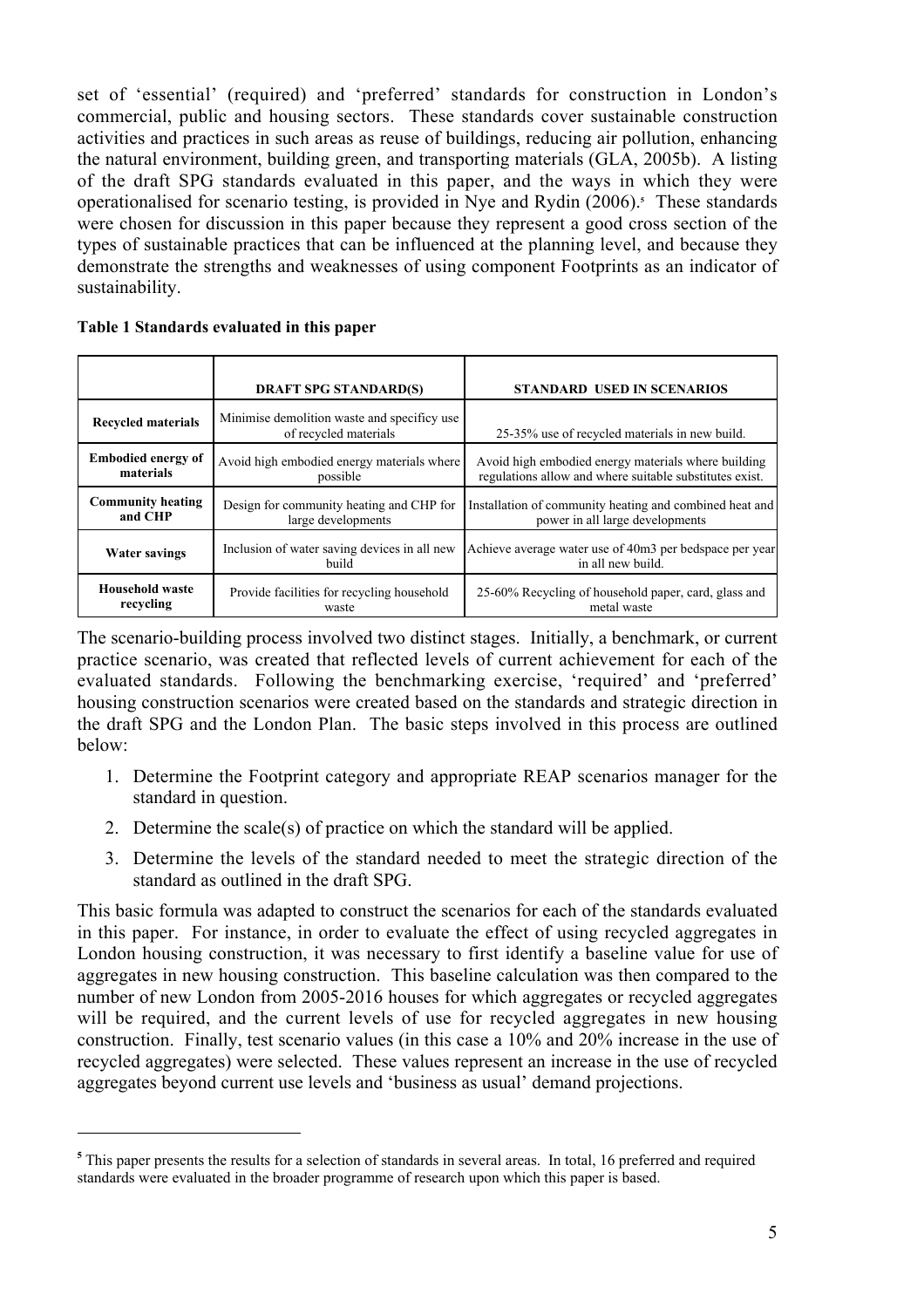This process of operationalising policy parameters into 'real world' scenarios for what could be achieved in terms of sustainable construction practices often required the researchers to choose between specific designs or specific product options. Where the draft SPG did not require a specific design option or product, the choice of design and product options was guided with reference to the data discussed in the remainder of this section and personal interviews with planning, design, and conservation experts.<sup>6</sup>

### Baseline Footprint values

The analysis evaluates the reduction in Ecological Footprint due to the implementation of a planning standard against a current baseline Footprint value. The baseline Footprint values used in this report are displayed in Table 2. Table 2 also displays the Footprint categories, or components that make up the portion of the London Footprint evaluated here.

#### Table 2 Baseline Footprint values for this report

| <b>EF COMPONENT</b> | gha/pers |
|---------------------|----------|
| Infrastructure      | 0.1151   |
| Energy              | 0.3830   |
| Water               | 0.00195  |
| Waste               | 0.6490   |
| Total               | 1.1491   |

Calculated from SEI data (2001)

 $\overline{a}$ 

The baseline EF scores in Table 2 represent the benchmark values against which scenario standards were evaluated in this paper. It shows those portions of the larger, 'business as usual' London Footprint that were relevant to our scenarios. The specific methods for calculating each of these baseline Footprint values will be discussed in more detail in corresponding sections.

A total Footprint of 1.1491gha/cap is far below the 6.63gha/cap Footprint of the average Londoner as calculated in the City Limits Footprinting exercise of London (BFF, 2002) and the 5.8gha/cap Footprint calculated by WSP  $(2003)$ .<sup>7</sup> This is because not all Footprint components were relevant to our scenarios, and because only certain elements of the categories listed above were evaluated<sup>8</sup>. Table 2 also shows that REAP Footprint calculations are presented as per-capita 'global hectares' (gha/cap) for a given population. The use of a per capita Footprint calculation allows Footprint scores to be aggregated across several parameters, or where scenario overlaps occur.

<sup>6</sup> The draft BRE/WWF checklist for sustainable design was a checklist aimed at planners that suggested rankings of objectives for achieving the policy goals in the draft SPG. It was circulated for comment in Late 2005, but never fully developed.

<sup>&</sup>lt;sup>7</sup> Footprint calculations differ between the two studies because they do not cover the same elements of consumption.

<sup>&</sup>lt;sup>8</sup> For instance, the transport EF component does not include air travel, the energy EF component only includes electricity and gas, no evaluation of the 'food' component was performed, and the materials (infrastructure) component only relates to materials used in construction of a new house.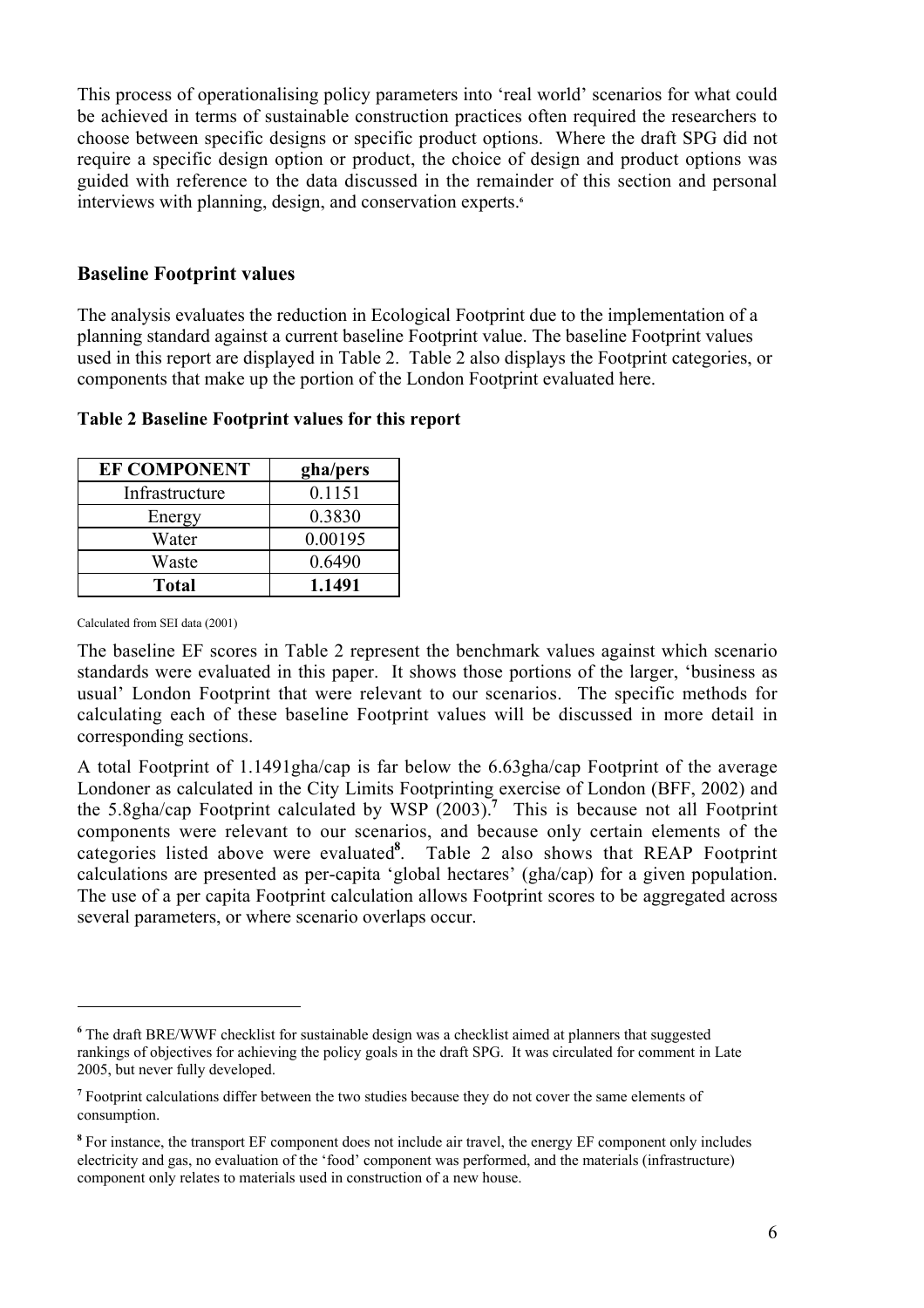# Building Materials Standards: recycled and low embodied energy building materials

Materials and infrastructure standards were evaluated with the REAP infrastructure scenario manager. The infrastructure scenario manager allows the user to adjust materials quantities (Kg), transport distances (Km), and embodied energies CO2 (MJ and kg) for a range of materials in both a typical 'stock house' and a 'new' (built after 2000) house. Baseline materials weights, transport values, and embodied energy of materials for typical UK houses are included within the REAP scenario manager. A listing of materials evaluated in this research for a 'typical new' house is provided in Table 3 below:

| <b>MATERIALS</b>        | <b>COMPOSITION (KG)</b> | <b>TRANSPORT (KM)</b> |
|-------------------------|-------------------------|-----------------------|
| Spoil/fill              | 26400                   | 10                    |
| Concrete (mass/slab)    | 28000                   | 77                    |
| Concrete (hollowcore)   | $\theta$                | 77                    |
| Hardcore                | 11600                   | 77                    |
| Sand                    | 960                     | 40                    |
| Blocks (light)          | 9100                    | 77                    |
| <b>Bricks</b>           | 15840                   | 152                   |
| Mortar                  | 9000                    | 77                    |
| Mineral wool insulation | 280                     | 152                   |
| Polyurethene ins.       | 470                     | 152                   |
| Steel                   | 580                     | 139                   |
| Aluminium               | 250                     | 104                   |
| Windows/doors aluminium | $\theta$                | 104                   |
| Windows/doors uPVC      | 1500                    | 152                   |
| Windows/doors timber    | 500                     | 233                   |
| Plasterboard            | 1350                    | 152                   |
| Plaster                 | 3000                    | 152                   |
| Paint                   | 75                      | 152                   |
| Glass                   | 720                     | 152                   |
| Timber                  | 2900                    | 233                   |
| Rein. beams/lintels     | 940                     | 77                    |
| Linoleum                | $\overline{2}$          | 5000                  |
| Ceramic tile            | 210                     | 152                   |
| Membranes               | 1200                    | 152                   |
| Roofing tiles           | 2400                    | 152                   |
| <b>TOTAL</b>            | 117,277                 |                       |

| Table 3 Materials used in housing construction: Weights and transport distances |  |  |  |
|---------------------------------------------------------------------------------|--|--|--|
|                                                                                 |  |  |  |

Source: Wiedmann et al, 2003.

These materials weights, and the energy used to create and transport these materials are combined in the REAP infrastructure scenario manager to create a component-based materials Footprint for a new house. Table 4 displays the components of the materials EF for a new build London house as calculated with the baseline values included in REAP.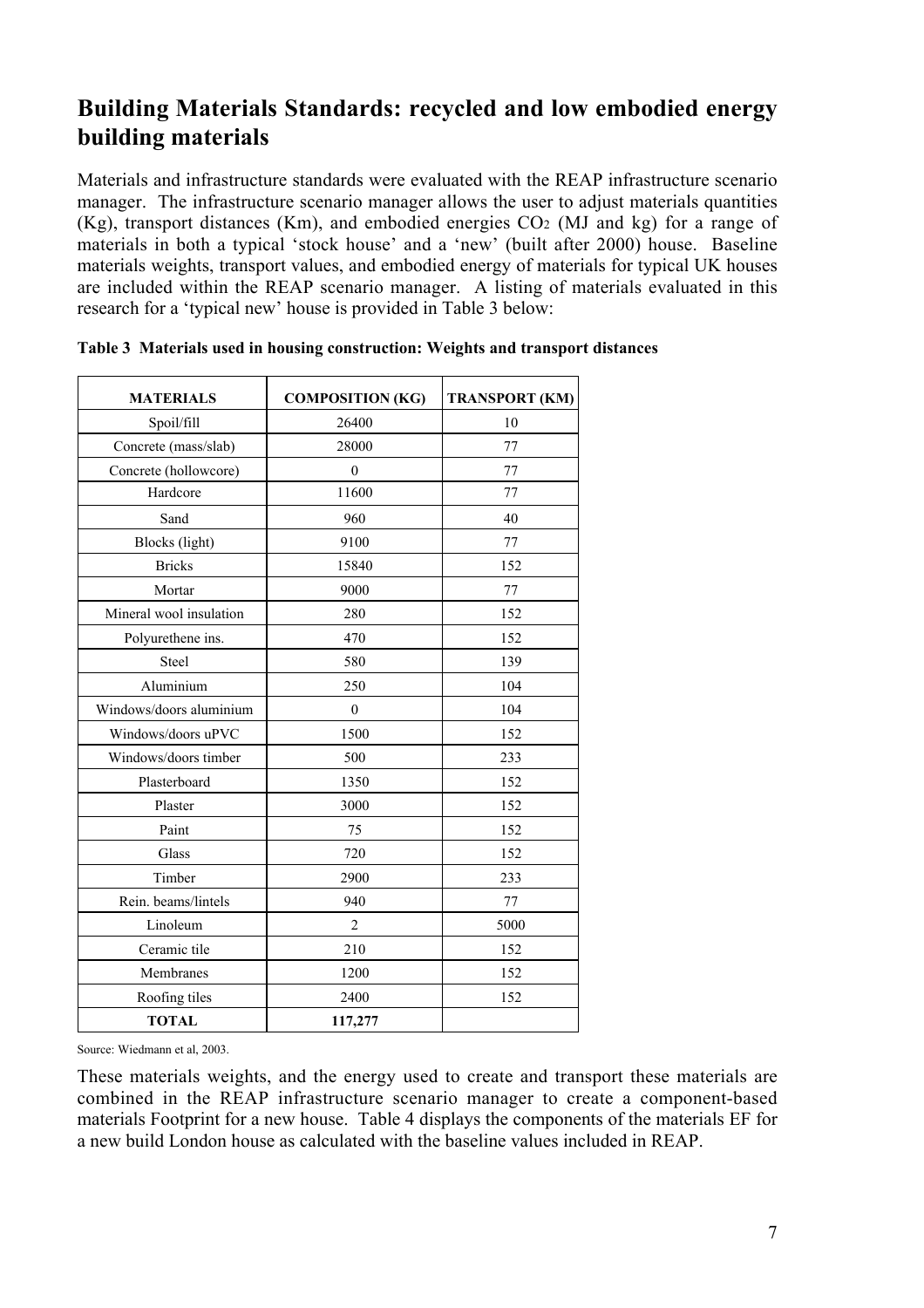#### Table 4 Materials EF for a new house

| <b>MATERIALS</b>          |                     |
|---------------------------|---------------------|
| <b>COMPONENTS</b>         | EF                  |
|                           | [gha/pers]          |
| <b>Embodied Energy EF</b> | 0.0687              |
| <b>Transport GWP EF</b>   | 0.0099              |
| Land (Materials) EF       | 0.0364              |
| Total EF/cap              | $0.\overline{1151}$ |

The data in Table 4 indicate that the Ecological Footprint for a typical new build London home .is .1151gha/cap. These data were used as baseline values for the evaluation of materials standards for new housing construction in London.

#### Recycling demolition wastes and specifying the reuse of materials

In section 2.7.2, the draft SPG calls for developers and planners to

*"Minimise, reuse and recycle demolition waste" and "specify use of reused or recycled construction materials"*

In this research, these two required standards have been evaluated in terms of reuse and recycling of construction materials. In the UK, 295,450 tonnes of primary materials are used by the construction industry each year, including approximately 43,000 tonnes of recycled building materials (Smith et al., 2002). This figure represents about 15% of total primary materials use. Assuming that overall demand for recycled materials would increase in proportion to demand for recycled aggregate material (at 1% per year (AggRegain, 2006)), a recycled materials use rate of 25% was initially evaluated with the REAP tool. As a further exercise in evaluating the ecological potential of this standard, a Footprint for recycled material use rate of 35% was also calculated with REAP.

In order to test this scenario, embodied energy and CO2 levels of directly re-usable materials used in the construction of a new house were decreased by 10 and 20%. Whereas there are other building products that could be *created* from recycled materials, these have not been evaluated in this research due to the difficulty of accounting for the embodied energy of reconstituted materials, and the materials mix involved such products. The following materials were evaluated as directly reusable products: doors/windows (UPVC and timber), blocks, bricks, steel, beams/lintels, timber, and roofing tiles. Materials weights for each of these products were not changed, nor were transport values. It was assumed that recycled materials must still be transported, and that the total mass of materials required would remain unchanged. Baseline energy and CO2 values for each material (without the evaluated 10- 20% reduction in these values) are displayed in Table 5 below.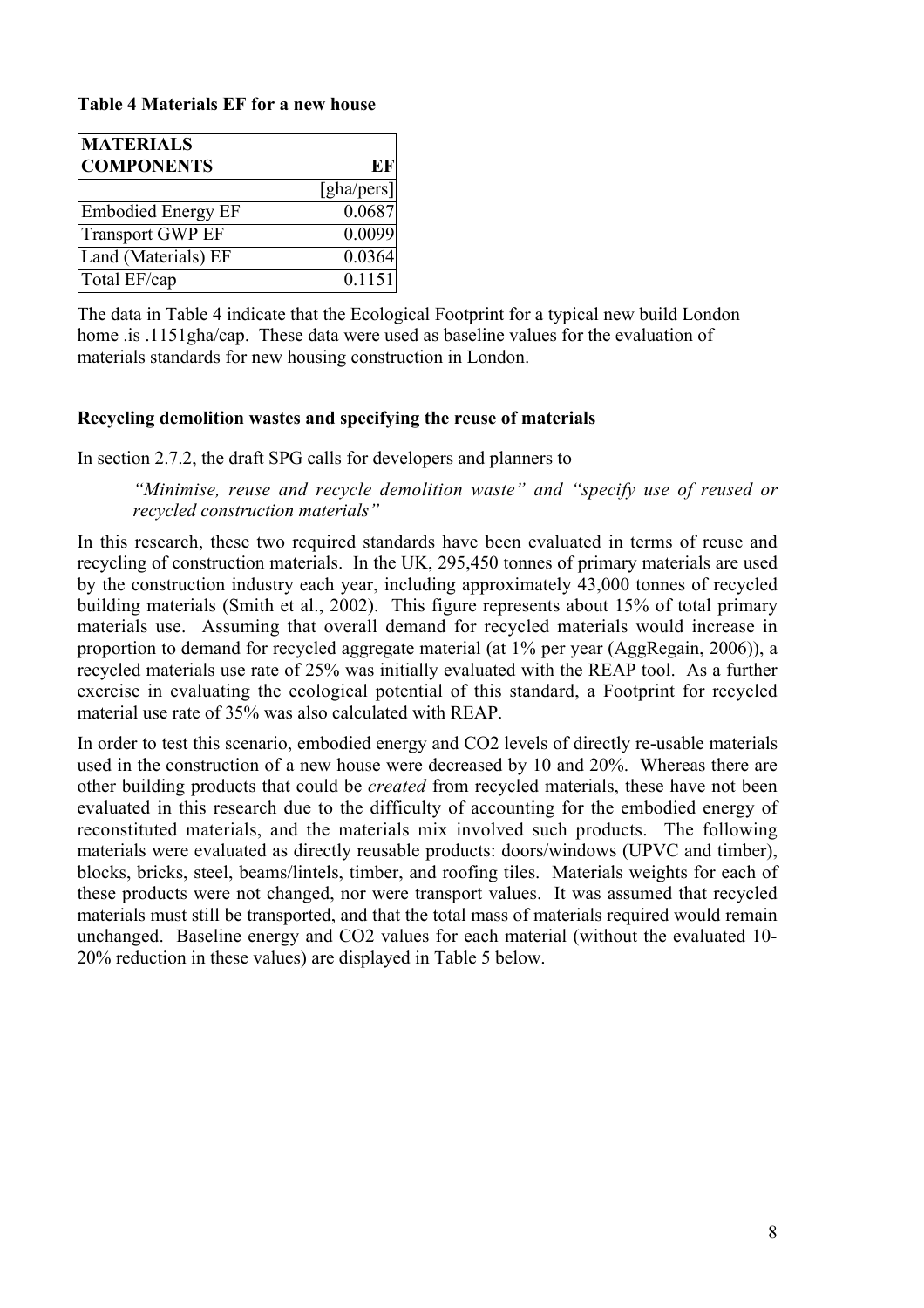| <b>MATERIAL</b>      | <b>EMBODIED ENERGY</b><br>(MJ/KG) | <b>EMBODIED</b><br>CO <sub>2</sub> (KG) |
|----------------------|-----------------------------------|-----------------------------------------|
| Blocks (medium)      | 0.8850                            | 0.00002                                 |
| <b>Bricks</b>        | 2.9000                            | 0.0001                                  |
| <b>Steel</b>         | 30.1370                           | 0.0006                                  |
| Windows/doors uPVC   | 53.8175                           | 0.0010                                  |
| Windows/doors timber | 26.8500                           | 0.0005                                  |
| Timber               | 27.4727                           | 0.0005                                  |
| Rein. beams/lintels  | 4.1837                            | 0.0001                                  |
| Roofing tiles        | 2.9000                            | 0.0001                                  |

## Table 5 Embodied CO2 - Recyclable building materials

Calculated from SEI data

Reducing the embodied energy and CO2 components for each of these materials by 10 and 20% yields the following adjustments in the materials EF for a new home.

## Table 6 Materials EF for new homes with 25% recycled materials

| <b>MATERIALS</b>          | E.         |
|---------------------------|------------|
| <b>COMPONENTS</b>         |            |
|                           | [gha/pers] |
| <b>Embodied Energy EF</b> | 0.0665     |
| Transport GWP EF          | 0.0100     |
| Land (Materials) EF       | 0.0365     |
| Total EF/cap              | 0.1129     |

### Table 7 Materials EF for new homes with 35% recycled materials

| <b>MATERIALS</b>          | EF         |
|---------------------------|------------|
| <b>COMPONENTS</b>         |            |
|                           | [gha/pers] |
| <b>Embodied Energy EF</b> | 0.0621     |
| <b>Transport GWP EF</b>   | 0.0100     |
| Land (Materials) EF       | 0.0365     |
| Total EF/cap              | 0.1085     |

Comparing the data in Tables 6 and 7, it appears that increasing the use of recycled materials from 25-35% will lead to a decrease of .0044gha/cap in the materials EF of a new build house. These Footprint scores represent total savings over new build without recycled materials of .0022, and .0066gha/cap as illustrated in Figure 1.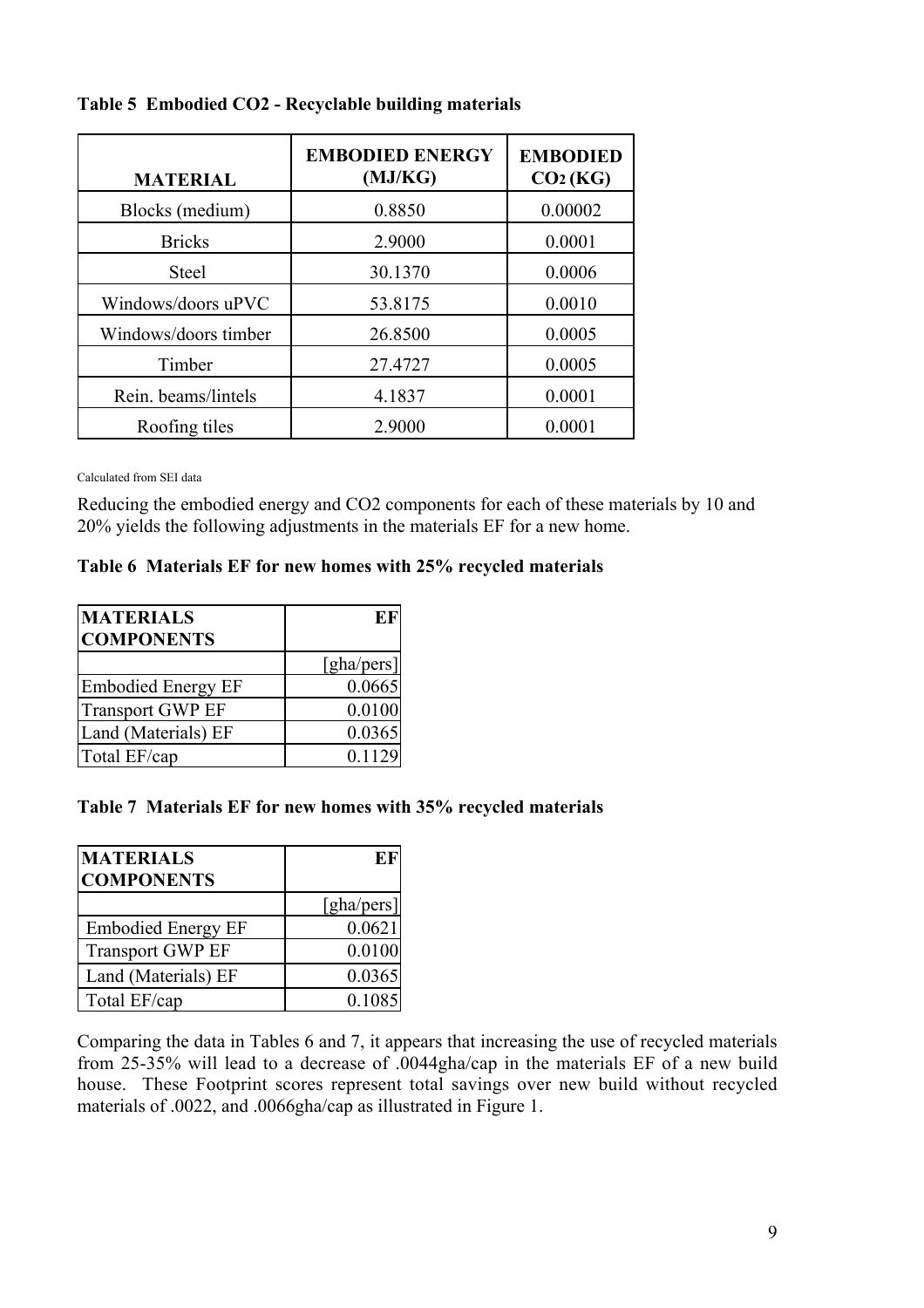

Figure 1 EF savings: Use of recycled materials (Gha/cap)

#### The embodied energy of new materials

In section 2.3.3, the draft SPG calls for

 $\overline{a}$ 

*No material of a high-embodied energy to used instead of a material of low embodied energy (as defined by the Green Housing Guide Supplement to the Eco-Homes Environmental Rating Method) (unless a good reason exists)*

This preferred standard has been evaluated using the building materials for a typical new house that are listed in Table 3 (materials weights typical house) and the embodied energy data that is included in REAP for these materials.<sup>9</sup> Table 8 displays a listing of materials for building a typical new home, a list of the embodied energy of these materials, and the differences in materials weights that occur as a result of avoiding high mass materials. Tested materials weights for this standard were taken primarily from BedZed materials values. The weight of timber doors is taken from BRE EcoHomes 'Excellent' materials weights. Materials in bold type represent high-embodied energy materials. Materials weights that have changed are highlighted in grey. In this research, a high-embodied energy material is defined as one that is more than one standard deviation from the inter-quartile mean of the embodied energy values given in Table 8.

<sup>&</sup>lt;sup>9</sup> The BRE Green Housing Guide Supplement was used only as a guide to what might be considered 'high energy' materials.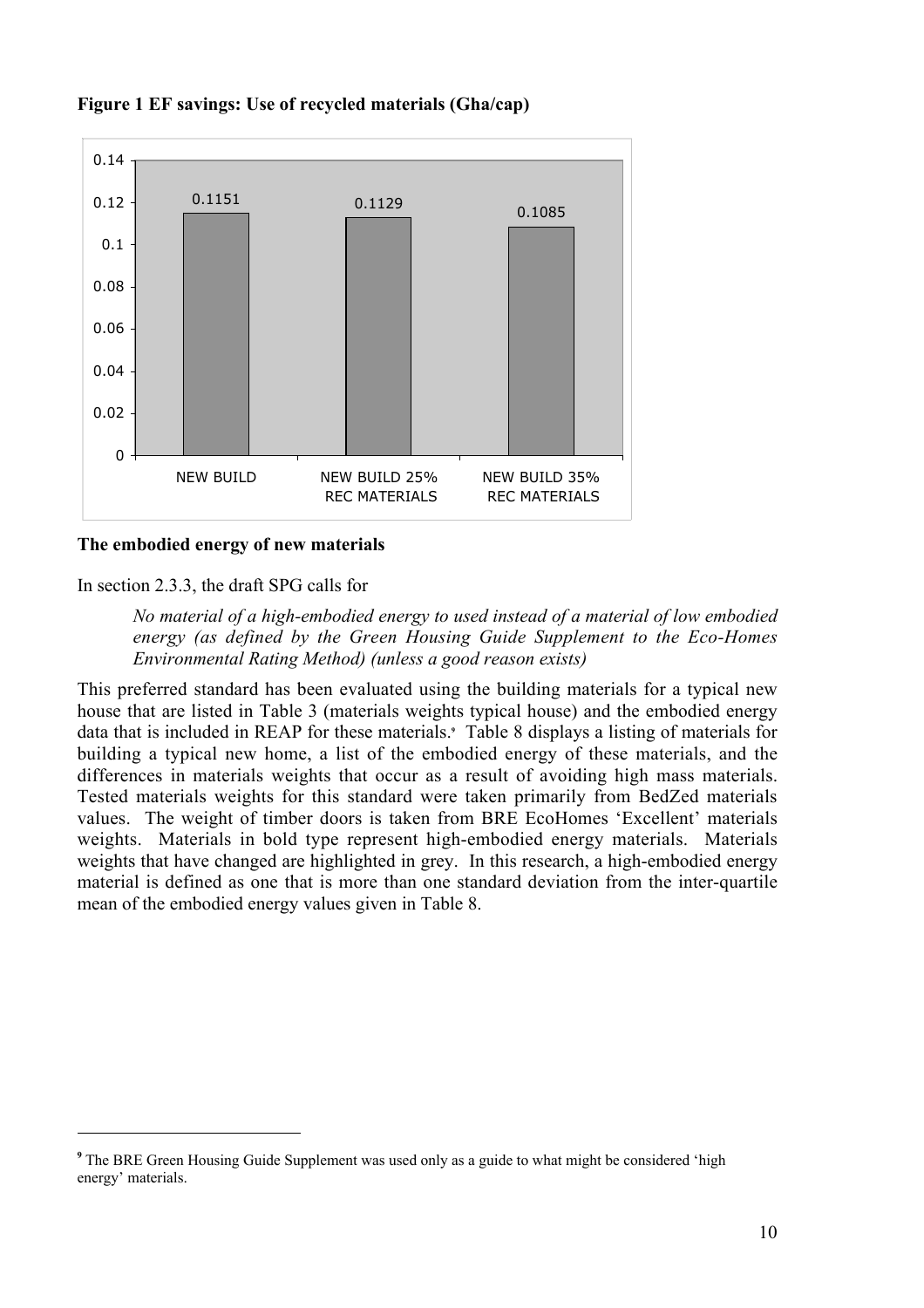|                          | <b>EMBODIED ENERGY TYPICAL WEIGHT</b> |              | <b>SCENARIO</b> |                |
|--------------------------|---------------------------------------|--------------|-----------------|----------------|
| <b>MATERIAL</b>          | (MJ/KG)                               | (KG)         | WEIGHT (KG)     | <b>%CHANGE</b> |
| Spoil/fill               | 0.0893                                | 26400        | 26400           |                |
| Concrete                 | 0.6423                                | 28000        | 28000           |                |
| Concrete (hollowcore)    | 3.5000                                | $\theta$     | $\theta$        |                |
| Hardcore                 | 0.0893                                | 11600        | 11600           |                |
| Sand                     | 0.0798                                | 960          | 960             |                |
| Blocks (light)           | 0.8550                                | 9100         | 9100            |                |
| <b>Bricks</b>            | 2.9000                                | 15840        | 15840           |                |
| Mortar                   | 2.2450                                | 9000         | 9000            |                |
| Mineral wool ins.        | 18.4000                               | 280          | 280             |                |
| Polyurethane ins.        | 82.3333                               | 470          | 470             |                |
| Steel                    | 30.1371                               | 580          | 580             |                |
| <b>Aluminium</b>         | 179.6000                              | 250          | 65              | $-74$          |
| Windows/doors (aluminum) | 218.0000                              | $\bf{0}$     | $\bf{0}$        |                |
| Windows/doors (upvc)     | 53.8175                               | 1500         | $\mathbf{0}$    | $-100$         |
| Windows/doors timber     | 26.8500                               | 500          | 1000            | 100            |
| Plasterboard             | 5.7333                                | 1350         | 1350            |                |
| Plaster                  | 2.4467                                | 3000         | 3000            |                |
| Paint                    | 42.2250                               | 75           | 75              |                |
| Glass                    | 16.1950                               | 720          | 720             |                |
| Timber                   | 27.4727                               | 2900         | 3500            | 20             |
| Rein. Beams/lintels      | 4.1837                                | 940          | 940             |                |
| Linoleum                 | 70.9473                               | $\mathbf{2}$ | $\mathbf{2}$    |                |
| Ceramic tile             | 2.9000                                | 210          | 210             |                |
| <b>Membranes</b>         | 68.4242                               | 1200         | 1200            |                |
| Roofing tile             | 2.9000                                | 2400         | 2400            |                |

#### Table 8 Embodied energy of materials and values used in scenarios

Source: SEI, BedZed, and BRE data.

 $\overline{a}$ 

The reader will note that the scenario weight values for linoleum, membranes, and paint remain the same as those for a typical new home even though these are high-energy materials. These materials weights are the same as those in BedZed and BRE EcoHomes 'excellent'-rated homes. No suitable substitute for these materials was included in the REAP programme. The weights for insulation materials also remain unchanged in order to comply with Part L1 of the 2000 Building Regulations (see ODPM, 2000). The decreased use of UPVC windows and doors has been offset by an increase in windows and doors made of timber using the BRE EcoHomes 'excellent' materials weights for these products.<sup>10</sup> The decreased use of aluminium is offset by an increase in timber, which is also taken from BedZed values.

Decreasing the use of high embodied energy materials in new build in this manner yields the following change in the materials EF for a new house:

<sup>&</sup>lt;sup>10</sup> The ECO Homes excellent value was chosen because it reflects a shift from UPVC to timber, whereas the BEDzed home also uses some aluminium doors and windows, which are not typical of a new build UK house.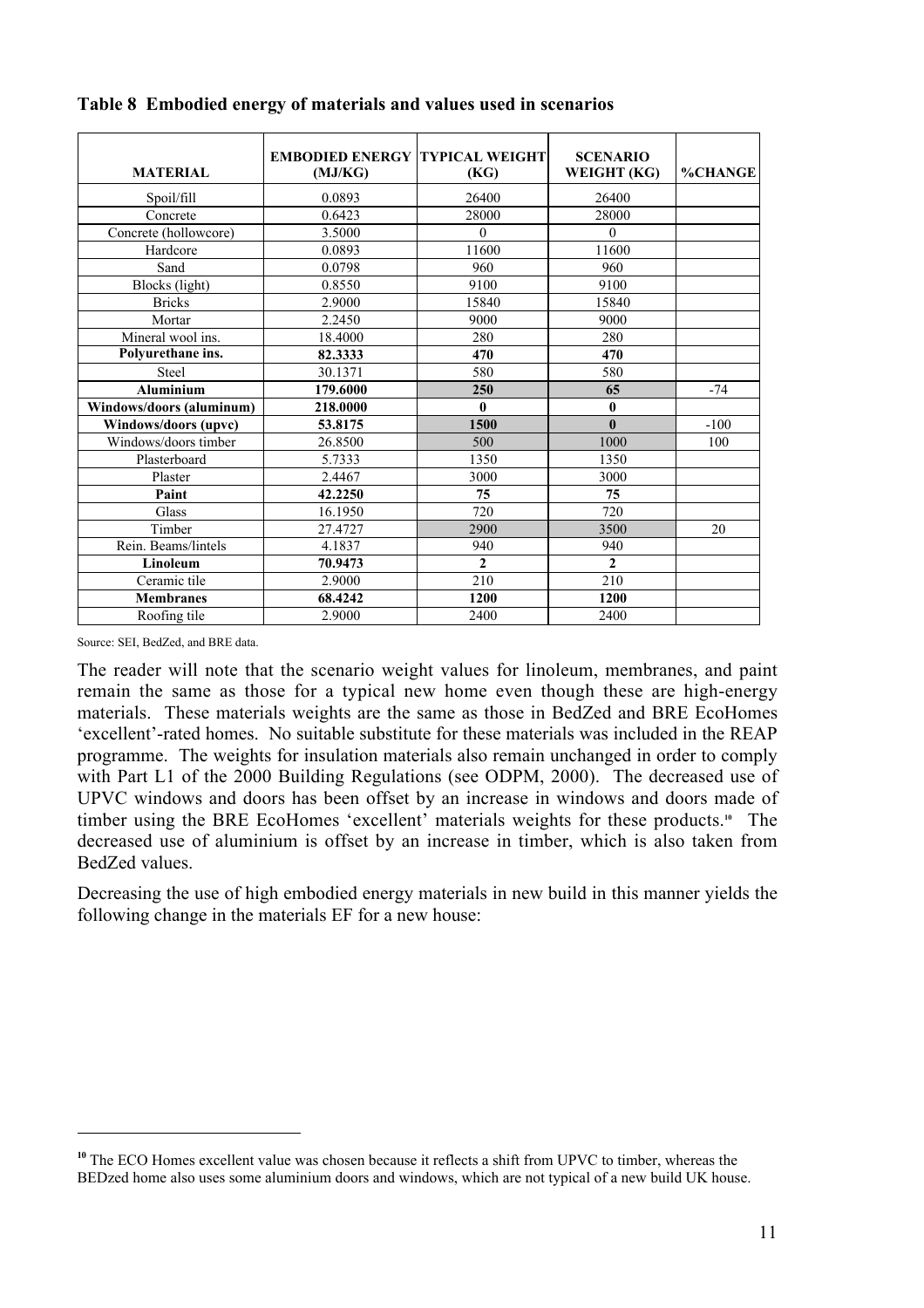Table 9 Materials EF for new homes with low embodied energy

| <b>MATERIALS</b><br><b>COMPONENTS</b> | EF         |
|---------------------------------------|------------|
|                                       | [gha/pers] |
| <b>Embodied Energy EF</b>             | 0.0571     |
| <b>Transport GWP EF</b>               | 0.0100     |
| Land (Materials) EF                   | 0.0482     |
| Total EF/cap                          | 0.1154     |

The data in Table 9 indicate that the materials EF which results from avoiding high embodied energy materials is .1154gha/cap. This represents an increase of .003gha/cap over a typical new build house as indicated in Table 2. This finding highlights an important facet of the REAP approach, which takes into account transport distances as well as materials weights and the embodied energy of those materials. The higher EF score for avoiding high embodied energy materials reflects the increased use of timber in the place of aluminium, which has a higher transport value (233km) than aluminium (as displayed in Table 3) and the increased land take (materials component) that results from using larger amounts of timber. These component differences are displayed in Figure 2.





In light of the data in Figure 3 and Table 9, we can conclude that substituting a high transport material for a high-embodied energy material may create an adverse impact on the EF of a new home. This finding highlights the importance of considering transport energies as well as manufacturing energies when defining what is a high-embodied energy material or when creating planning standards. Of course this finding does not take into account that timber is a renewable resource, which is also an important component of sustainability in many contexts. EF analysis is not particularly sensitive to resource supply and security issues, as will be discussed. It is also important to note that the EF differences between the two houses in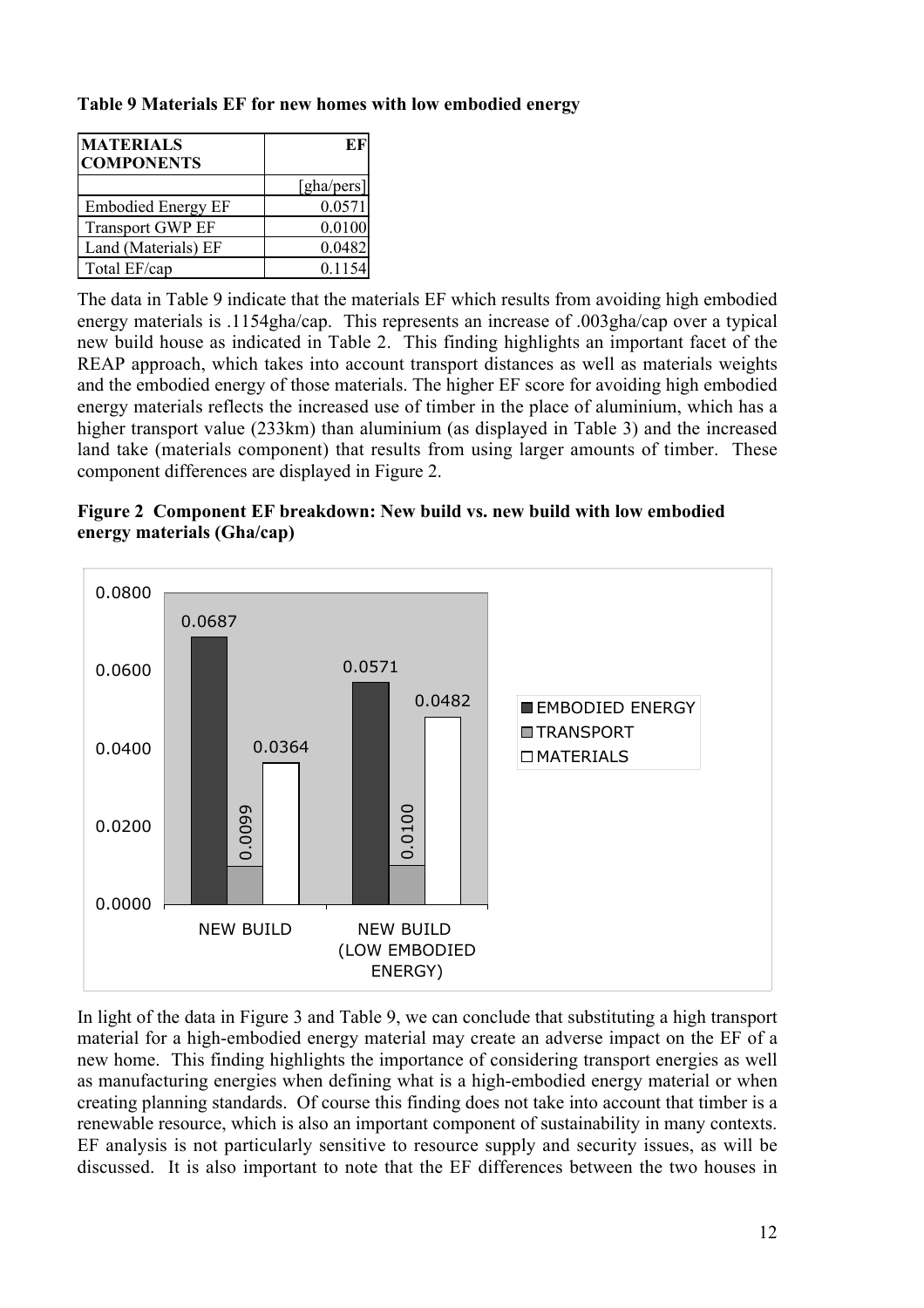Figure 2 are quite small, a point that might be significant in the context of having to use national as opposed to London-specific data on the distances materials travelled. The practical conclusions from this scenario are that substituting a high-embodied material for a high transport-dependent material will have little net effect on the EF of a home. However, this equivalence of effect in EF terms hides the renewability and supply differences associated with the use of timber versus aluminium products. Therefore, an EF analysis does not necessarily provide a complete comparison of the sustainability of these design options but rather an issue for further investigation.

# Energy standards: community heating and community combined heat and power.

Draft SPG standards oriented towards reducing household energy use were evaluated with the REAP energy scenario manager. The energy scenario manager allows the user to adjust levels of residential energy for space heating, hot water, cooking, and lights and appliances. Only natural gas and electricity use have been evaluated and adjusted in the energy scenario presented in this paper. Data for overall London household electricity and natural gas use were taken from 2005 DTI statistics (DTI, 2005). These data were then broken into proportionate end use categories for London using 2003 DTI figures for nationwide domestic energy consumption by end use (DTI, 2003). Typical electricity and gas energy use levels for a new London home", are displayed in Table 10 below. These data form the baseline values for the comparison of community and combined heat and power standards that follows.

| <b>END USE</b>    | <b>GAS</b> | <b>ELECTRICITY</b> |
|-------------------|------------|--------------------|
|                   | (kWh/cap)  | (kWh/cap)          |
| Space heating     | 2,292      | 108                |
| Hot water         | 1,646      | 216                |
| Cooking           | 174        | 109                |
| Lights/appliances |            | 1,152              |
| Total             | 4,112      | 1,585              |

#### Table 10 Domestic energy by end use

Calculated from: DTI *Domestic Energy Consumption by End Use* statistics.

#### In section 2.2.3 the draft SPG calls for

Minimum: *Major commercial and residential developments to demonstrate that consideration has been given to the following ranking method for heating and cooling systems: Passive design Solar water heating; then combined heat and power (if possible regeneration), preferably fuelled by renewables; then community heating; then heat pumps; then gas condensing boilers; and then gas central heating.*

Preferred: *All developments to demonstrate that consideration has been given to the following ranking method for heating systems, and should incorporate the highest feasible of the following options: solar water heating; then possible regeneration,*

<sup>&</sup>lt;sup>11</sup> In this case, 'new' means a home which was built after 2000, and which includes the higher insulation levels mandated in part L1 of the 2000 building regulations (see ODPM, 2000). Wiedmann et al. (2003) indicate that these regulations create a 44% decrease in the energy EF for a 'new 2000' home as compared to a pre-2000, or stock, house.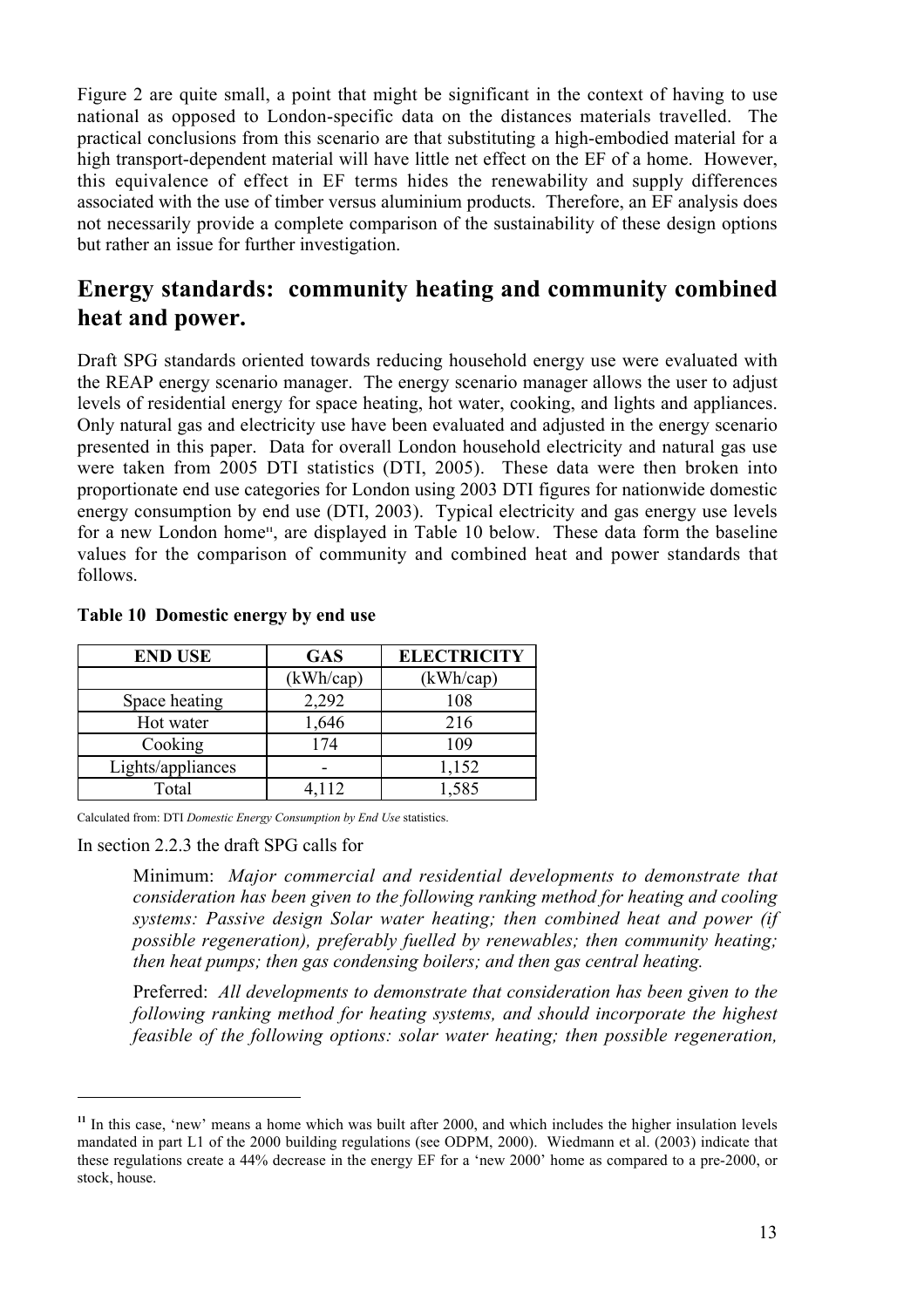#### *preferably fuelled by renewables; then community heating. New developments should always be connected to existing community heating networks where feasible*

The Footprint impacts of designing large-scale (over 10 units) housing developments to include community heating and community combined heat and power are analysed and discussed in this paper. Proportions for large and small sites as part of projected new build for London from 2005-2016 were taken from the 2004 GLA housing capacity study (GLA, 2005a). It is assumed that large sites will contribute approximately 60% (164,862 new homes) of new build from 2005-2016, and that small sites and other conversions/vacancies will contribute the remaining 40% (109,908 new homes). Assumed energy savings and energy use adjustments are based on scenarios in which community heating or combined community heating and power provided by a natural gas fired Stirling engine.

For the minimum standard, a savings of 25% in natural gas use for space heating (once CH engine/boiler fuel is taken into account) was evaluated. These savings are consistent with projected savings in recent planning guidance for installation of a Stirling engine installed against heat supplied by a fossil fuel mix and an older boiler. (CHPA, 2005, Carbon Trust, 2005). Because using generated electricity on site requires increased investment from renting electric lines and infrastructure or installing new lines locally, the minimum standard has been evaluated as a shift to CH rather than CCHP. It is assumed that any electricity generated will be unused or put back into the grid with minimal EF effects.<sup>12</sup> For the preferred standard, the same savings of 25% for natural gas use for space heating was evaluated, with generated electricity also taken into account as used on site.<sup>13</sup> Therefore, the preferred scenario also contains an EF evaluation for large site electricity use reduced 100% (or to 0). The results of this analysis are displayed below.

 $\overline{a}$ 

<sup>&</sup>lt;sup>12</sup> In order to avoid 'double counting' between the preferred and minimum scenarios, electric space heating was not evaluate. It is assumed that all new build will operate with gas heating.

<sup>&</sup>lt;sup>13</sup> We have assumed a load factor of 1, meaning that all the all generated electricity is used on- site, and that the CHP engine can supply all of the electricity demands of the development year round. This is a best-case assumption. CHP often requires significant boosts from the local grid.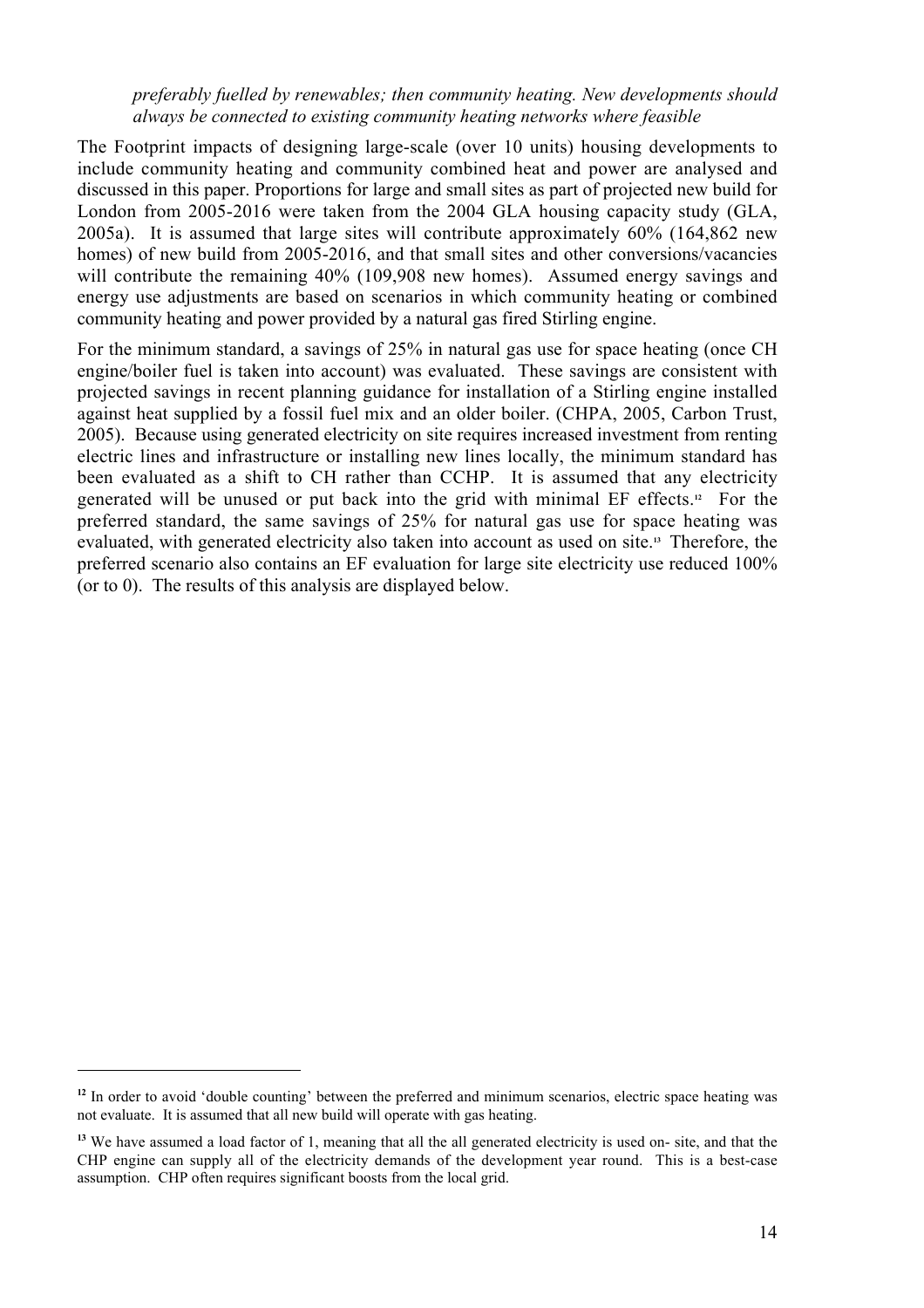

Figure 3. Raw savings: Large developments - community heating and combined heat and power (Gha/cap)

The raw Footprint savings for new build with community heating and combined heat and power are more significant than those for new build with gas condensing boilers and solar water heating. Community heating by Stirling engine creates a .041gha/cap (11%) reduction in the energy EF for new build. Using the electricity generated by the engine on site (combined heat and power) increases this reduction to .209gha/cap, which represents a raw savings of 55% over typical new build.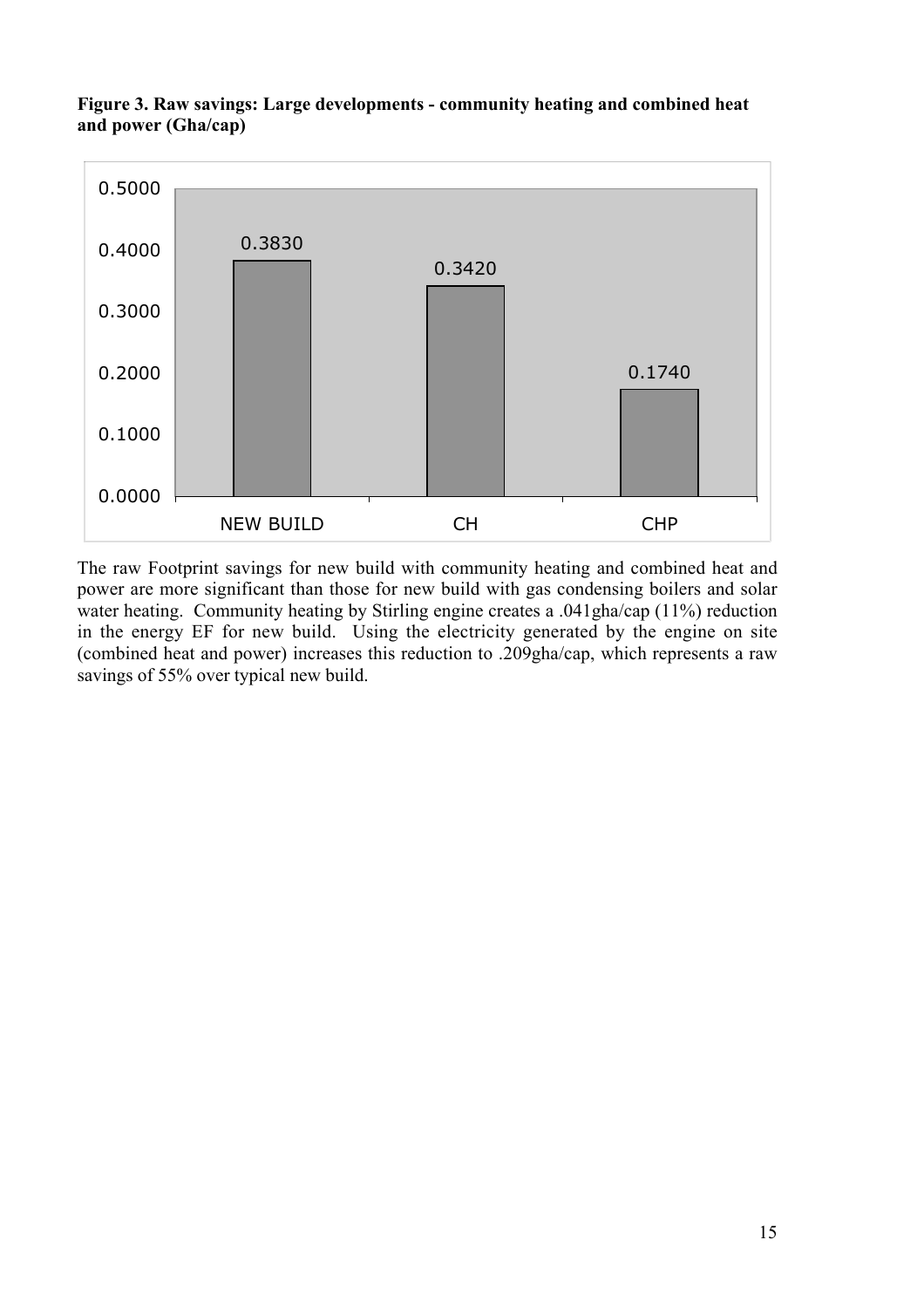# Water saving measures

The REAP water interface provides a coefficient whereby water use levels can be evaluated against land take (in this case water use) and the embodied energy required for delivering water supplies.

In section 2.3.4. the draft SPG calls for:

Minimum: *100% inclusion of water saving devices.*

Minimum: *Residential developments to achieve average water use in new dwellings of less than 40m3 per bedspace per year.*

Preferred: *Residential developments to achieve average water use in new dwellings of less than 25m3 per bedspace per year.*

Minimum: *Rainwater harvesting for gardens where appropriate.*

Preferred: *Rainwater harvesting from 80% of roof area for landscaping and flushing toilets.*

These standards have been combined and evaluated for this report as a decrease in water use levels to 40m3/bedspace per year for new buildings, and then a further decrease to 25m3/bedspace per year. Assuming an average bedspace of 2.7 per London house, these reductions equate to total household water use levels of 108m3 and 67.5m3. Current UK household water use levels are approximately 150L/day, which equates to approximately 128m3 per year, or 47M3/per bedspace/year for London.<sup>14</sup> A table of water use and per-capita water consumption is provided below:

| <b>END USE</b>    | <b>VOLUME/</b><br>USE(L) | PER CAPITA<br><b>CONSUMPTION</b><br>(L/h/d) |
|-------------------|--------------------------|---------------------------------------------|
| Toilet            |                          | 28                                          |
| Shower            | 45                       | 25                                          |
| Bath              | 85                       | 30                                          |
| Taps (internal)   |                          | 12                                          |
| Washing machine   | 60                       | 13                                          |
| <b>Dishwasher</b> | 20                       | 8                                           |
| Garden            |                          |                                             |
| <b>TOTAL*</b>     |                          | 122                                         |

#### Table 11 Domestic water use by end use

Taken from EA, 2005 statistics.

\* A further 20+L/day are assumed to come from 'other' uses.

It is assumed that reductions to 40m3/bedspace per year can be achieved through installation of low flush toilets in all new homes and water saving showerheads. Further reductions to 25m3/bedspace per year are assumed to be created through rainwater collection systems and reuse of grey-water for non-potable purposes. The resulting EF savings for these reductions in water use are displayed in Figure 4.

 $\overline{a}$ 

<sup>&</sup>lt;sup>14</sup> Calculated from EA 2005 statistics.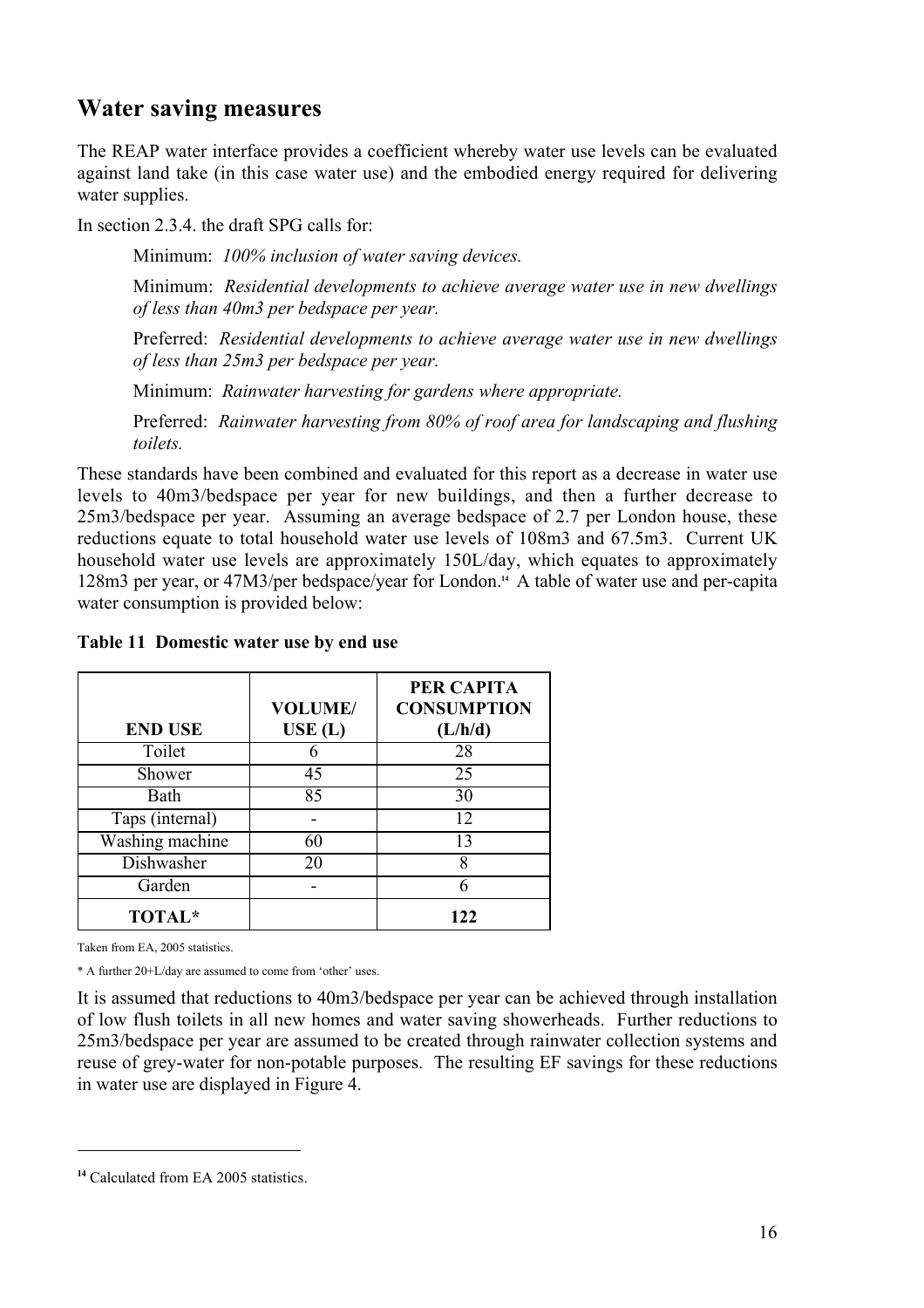

Figure 4 EF savings: Water savings measures (Gha/cap)

Decreasing water use to 40m3/bedspace reduces the water EF for London new build to .00016gha/cap – a savings of about 15%. Further decrease in water use to 25m3 yields a water EF savings of .00093gha/cap (or about 47%). Whilst relatively significant gains *within* the Footprint for domestic water use are achieved with the scenarios evaluated here, the impact of water saving efforts on the overall EF evaluated here is minimal. Savings such as these will have little effect on the overall Footprint of housing construction as evaluated in this paper. However, as with the evaluation of renewable resources, this conclusion also reflects back on the Ecological Footprinting approach itself and its inherent assumptions and weightings.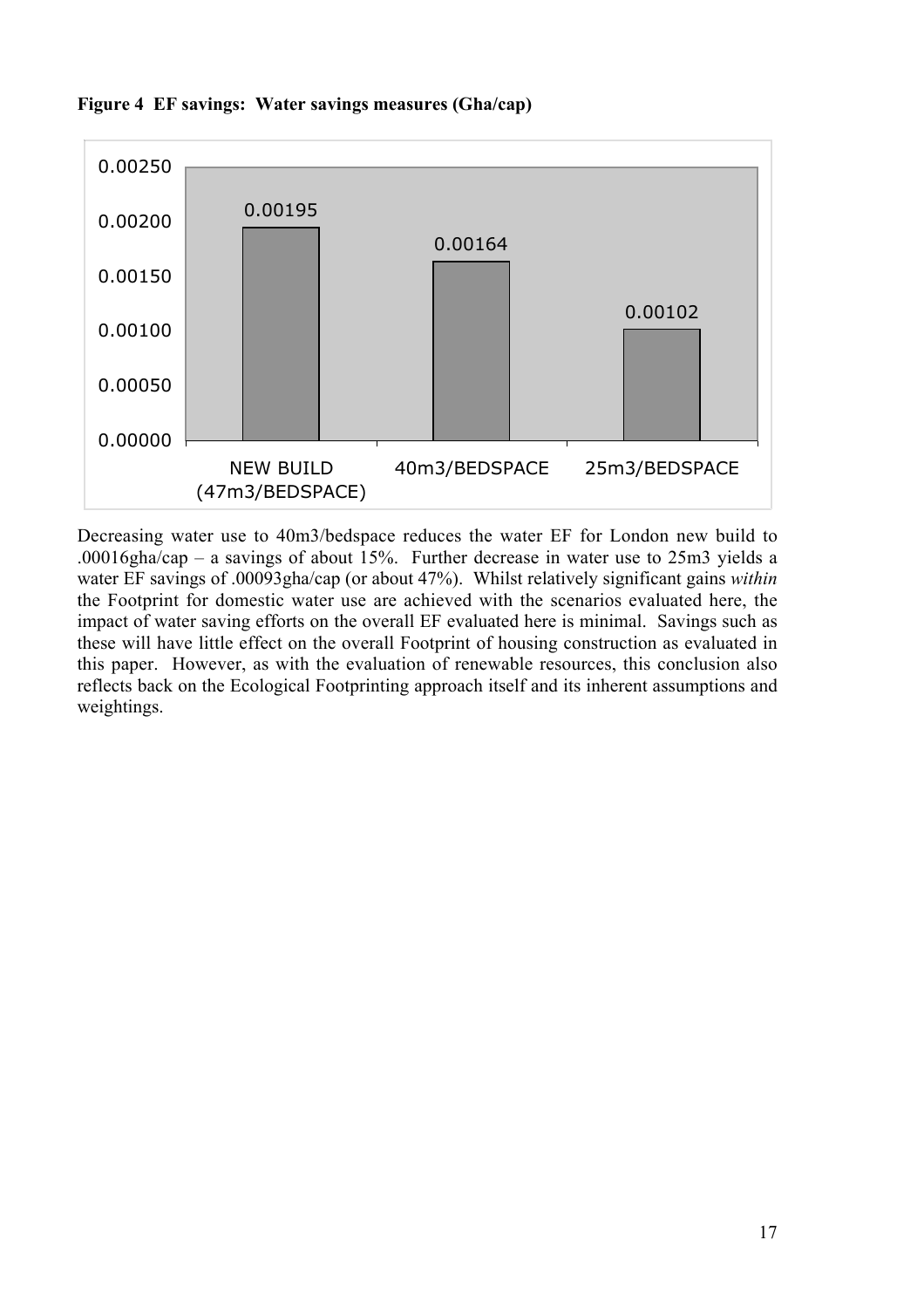## Recycling household waste

The waste scenario was evaluated with the REAP waste scenario manager. The REAP waste scenario manager allows the user to adjust household and civic amenity waste and recycling levels. Footprint scores for waste are calculated based on energy and materials saved through recycling and a corresponding reduction in weight (and fuel use) for waste materials sent to landfill. Data on London waste were taken from comprehensive London Waste Action statistics (MEL 1999).

In section 2.7,2 the draft SPG calls for:

Minimum: *Provide facilities to recycle or compost at least 25% of household waste by means of separated dedicated storage space. By 2010 this should rise to 35%*

Preferred: *Provide facilities to recycle or compost at least 35% of household waste. By 2015 this should rise to 60%*

These standards have been evaluated as a 25-60% increase in recycled paper, glass, cans and card.<sup>15</sup> Table 12 displays the typical waste values for these materials, and recycling volumes evaluated for each of the standards above.

| <b>PRIMARY</b><br><b>CATEGORY</b> | <b>BASELINE WASTE</b><br>(KILOTONNES) | 25%<br><b>RECYCLED</b> | 35%<br><b>RECYCLED</b> | 60%<br><b>RECYCLED</b> |
|-----------------------------------|---------------------------------------|------------------------|------------------------|------------------------|
| Paper                             | 729                                   | 182                    | 255                    | 437                    |
| Glass                             | 257                                   | 64                     |                        |                        |
| ∠ans                              |                                       | 30                     |                        |                        |
| `ard                              |                                       |                        | 22                     |                        |

#### Table 12 London household waste and recycling levels

Source: MEL Research 1999

 $\overline{a}$ 

For the purposes of these scenarios baseline recycling levels were set at '0.' This of course creates a level of inflation in our findings given that current household recycling rates for materials such as paper and card are currently about 20% (BFF, 2002). However, it was decided to evaluate this parameter against a baseline situation in which no recycling facilities were provided, and in which no recycling took place. This better gauges the effect of planning standards aimed at providing facilities to encourage different levels of recycling in new development.<sup>16</sup> The results of this analysis are displayed in Figure 6 below.

<sup>&</sup>lt;sup>15</sup> There was no interface for plastic recycling included in the REAP waste scenario manager. However, as only .15% of all plastic used in London by all consumers (not just households) is recycled (BFF 2002), the omission of this data is likely to have no effect on this analyses.

<sup>&</sup>lt;sup>16</sup> A comparison of EF changes between 25 and 35% and 25 and 60% recycling levels will provide a rough estimate of the impact of increased recycling rates from current levels.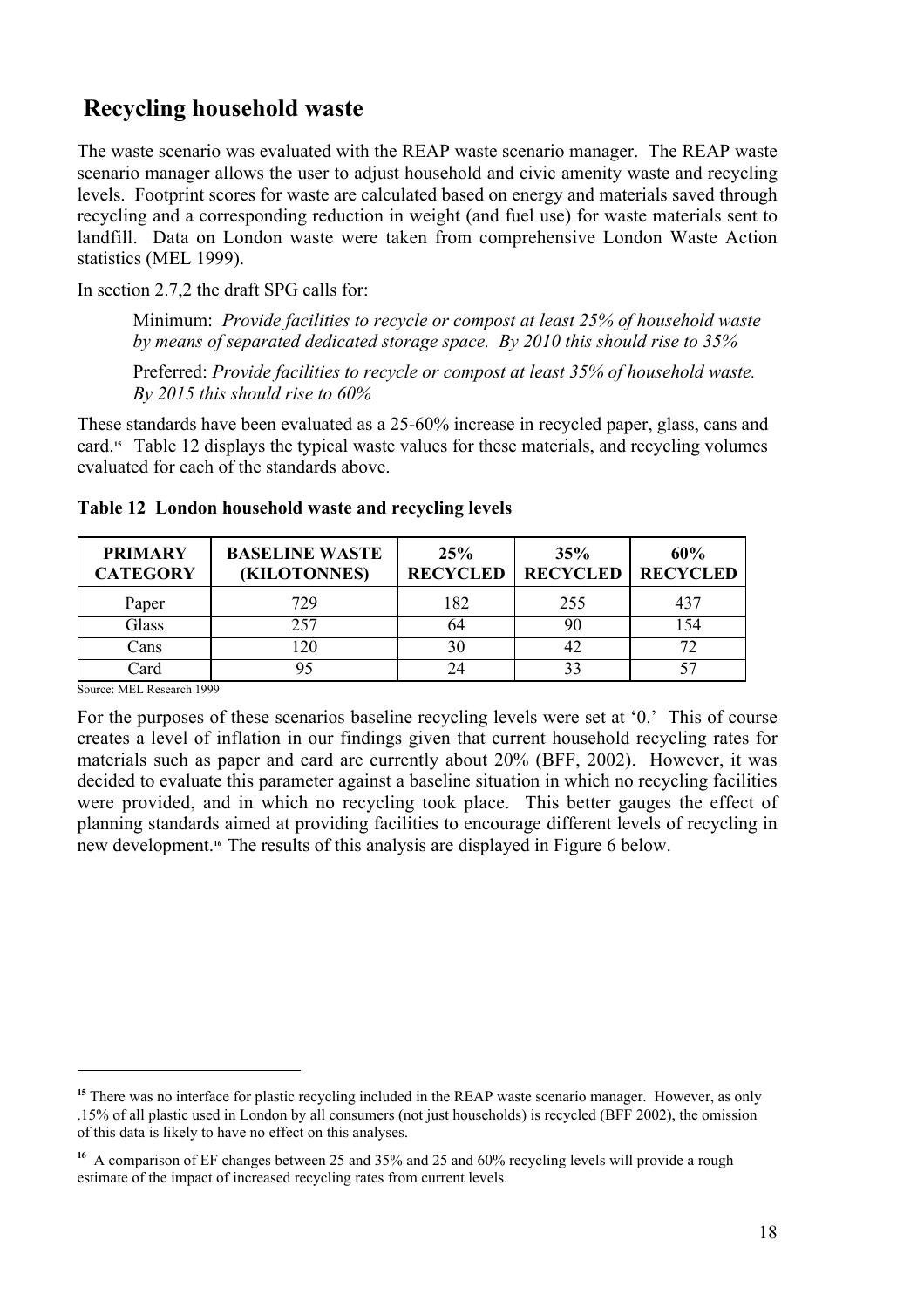

Figure 5 EF savings: Recycling household waste (Gha/cap)

It appears that recycling household waste can have a significant effect on the waste EF for a typical London home. Recycling 25% of card, cans, glass, and paper leads to a .156gha/cap waste EF reduction over no recycling at all. Increasing these levels more ambitiously, to 60% yields a .35gha/cap savings over non-recycled waste. As mentioned previously, current household recycling levels are closer to 20% for some materials. However, our findings demonstrate that significant waste EF reductions can still be achieved beyond levels of current practice with incremental increases in recycling rates.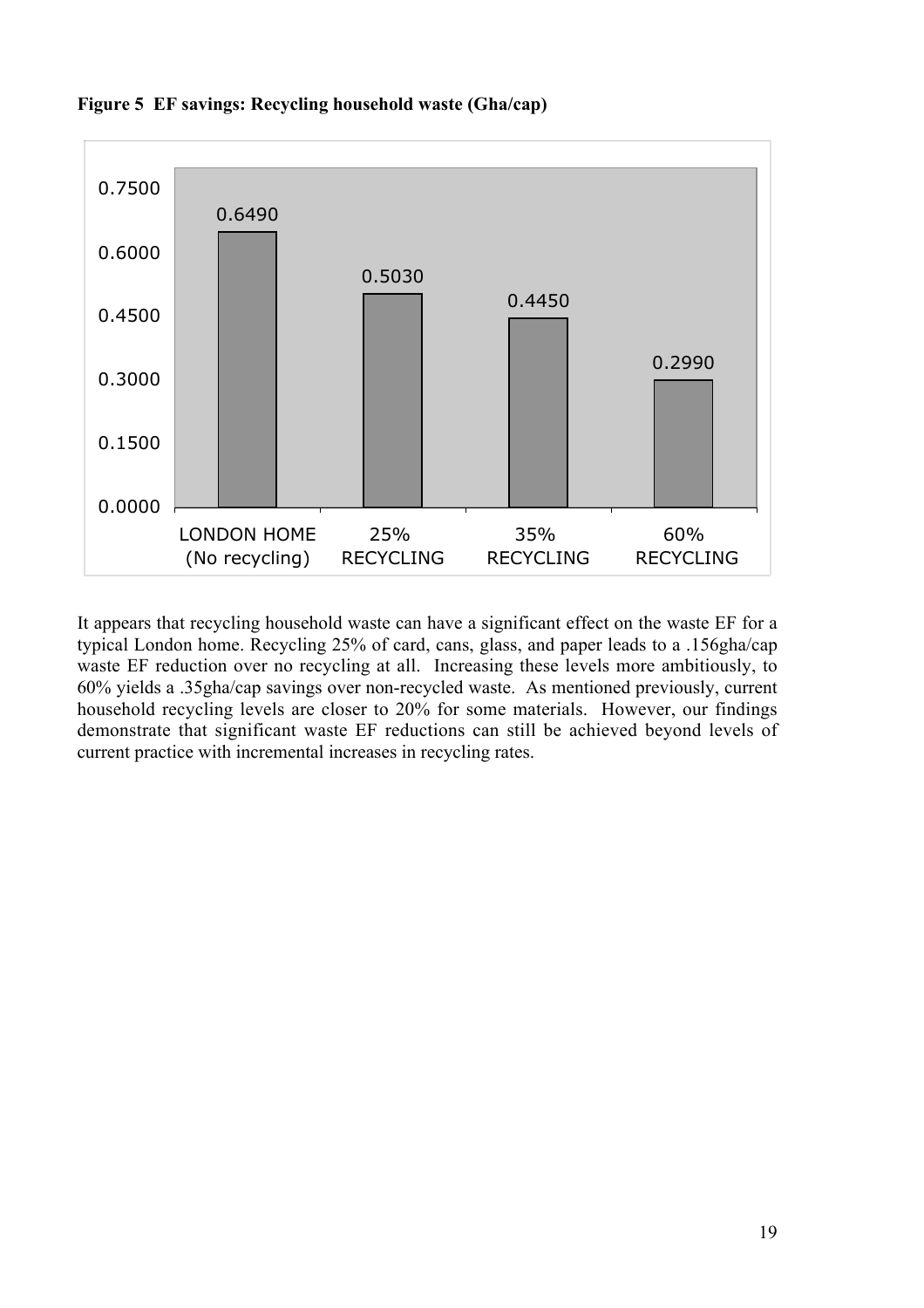# Aggregated scenario results

A summary of the standards evaluated in this research, EF scores for those standards, and resulting savings is presented in Table 13 below. Larger savings from preferred standards are displayed where applicable.

| <b>EVALUATED STANDARD</b>               | EF<br><b>SAVINGS</b><br>(GHA/CAP) | % SAVINGS<br>(BASELINE) | % TOTAL<br><b>SAVINGS</b> |
|-----------------------------------------|-----------------------------------|-------------------------|---------------------------|
| Use of recycled materials               | 0.0123                            | 1.07                    | 2.02                      |
| Avoiding high embodied energy materials | $-0.0030$                         | $-0.26$                 | $-0.49$                   |
| Community heating                       | 0.0410                            | 3.57                    | 6.72                      |
| Combined heat and power                 | 0.2090                            | 18.19                   | 34.25                     |
| Water savings measures                  | 0.0010                            | 0.09                    | 0.16                      |
| Recycling household waste               | 0.3500                            | 30.46                   | 57.35                     |
| <b>TOTAL</b>                            | 0.6103                            | 53.12                   | 100.00                    |

## Table 13 Evaluated standards and EF savings

Figure 6 presents the percentage of total savings for each of the standards evaluated in this report.





With regard to Figure 6 and Table 13 several broad conclusions can be made. The overall EF reduction found in our scenarios is .6103. This represents an approximate 50% reduction in the 'business as usual' aggregate EF score for the components evaluated here. Putting these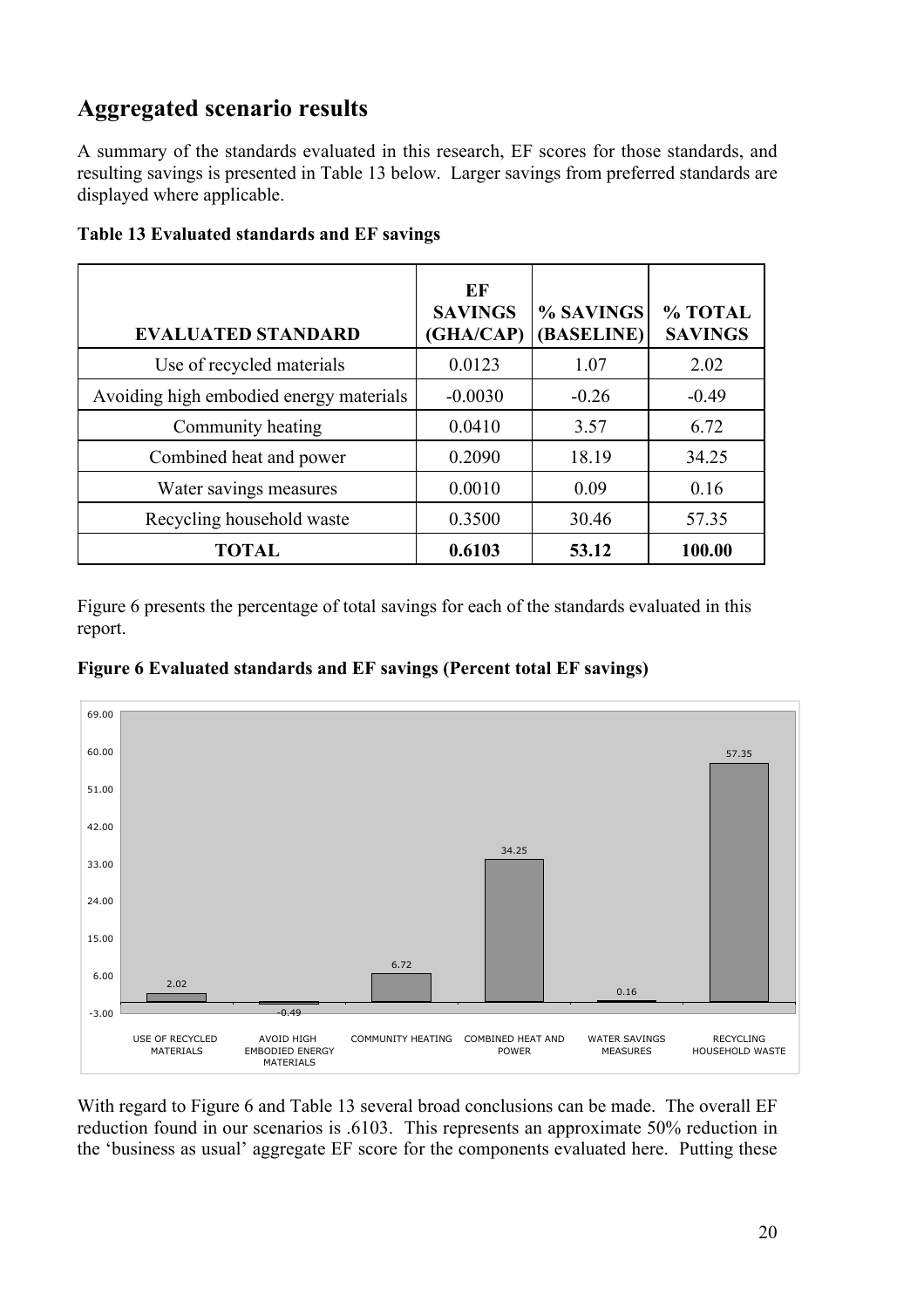figures into a wider perspective, an EF reduction of .6103 represents an approximate 10% decrease on the total Footprint of the average Londoner (BFF 2002, WSP, 2003).

### A tool for prioritising action?

The data in Figure 6 and Table 13 clearly demonstrate that in order to have the greatest overall impact, the standards evaluated here should be implemented as a package of measures. Like the concept of sustainability itself, sustainable housing construction and planning is a multi-dimensional process, with several components adding to a sustainable whole. Nevertheless, situations will arise in planning and development in which it is necessary to make choices between standards and to set priorities for action in certain areas. Our data clearly indicate that some standards are more effective than others at reducing the London Footprint. The component-based analysis that is presented in this paper can offer planners and developers some guidelines for decisions between design options, provided that the limitations of this Footprinting approach are also accounted for.

Looking back at Figure 6, we find that roughly 90% of the overall reduction comes from the recycling and combined heat and power measures. The largest EF reduction comes from reducing household waste (0.35gha/cap), which represents about 58% of the combined EF reductions for all evaluated standards. The inclusion of combined heat and power in large developments contributes a further 34% of the total reductions in our scenarios. Findings such as these seem to offer a relatively straightforward suggestion that recycling and CHP should be priorities for planners concerned with sustainable housing. Conversely, the analysis presented here suggests at first sight that less emphasis should be placed on the use of recycled or lower embodied energy materials, or water measures, because these have little impact (and indeed a potentially negative impact in the case of avoiding high embodied energy materials) on the infrastructure EF of a new home.

The accessibility of the aggregate EF metaphor does make for easy comparisons between different policy measures, as illustrated in the preceding discussion. It is easy to add and subtract EF scores or to calculate relative savings compared to other measures or the savings as a whole. Nevertheless, such accessibility and the ease of comparison can come at the cost of over-aggregation, which in turn leads to conclusions that are somewhat facile, and perhaps even dangerously misleading in planning situations. Therefore, results such as these need to be understood and interpreted in terms of the strengths and weaknesses of the EF approach. The real impact of a particular planning standard is not necessarily commensurate with land, energy, and transport 'take.' This means that *reliably and accurately* comparing policy standards is more difficult than it appears. A discussion of the strengths and weaknesses of the REAP programme as a planning tool (with specific regard to the findings in this report) concludes this paper.

## Strengths and weaknesses of REAP as a planning tool

## A detailed analysis

This application of REAP demonstrates one of the great strengths of the tool in terms of planning policy development; that is, the ability to conduct detailed analyses of the environmental impact of following certain policy paths. A variety of possible scenarios can readily be subjected to evaluation, allowing the policy-maker to pursue a 'what if' approach to policy development. Furthermore, the interactive nature of the tool allows the analyst to tailor many parameters to fit with local circumstances (subject to data availability – see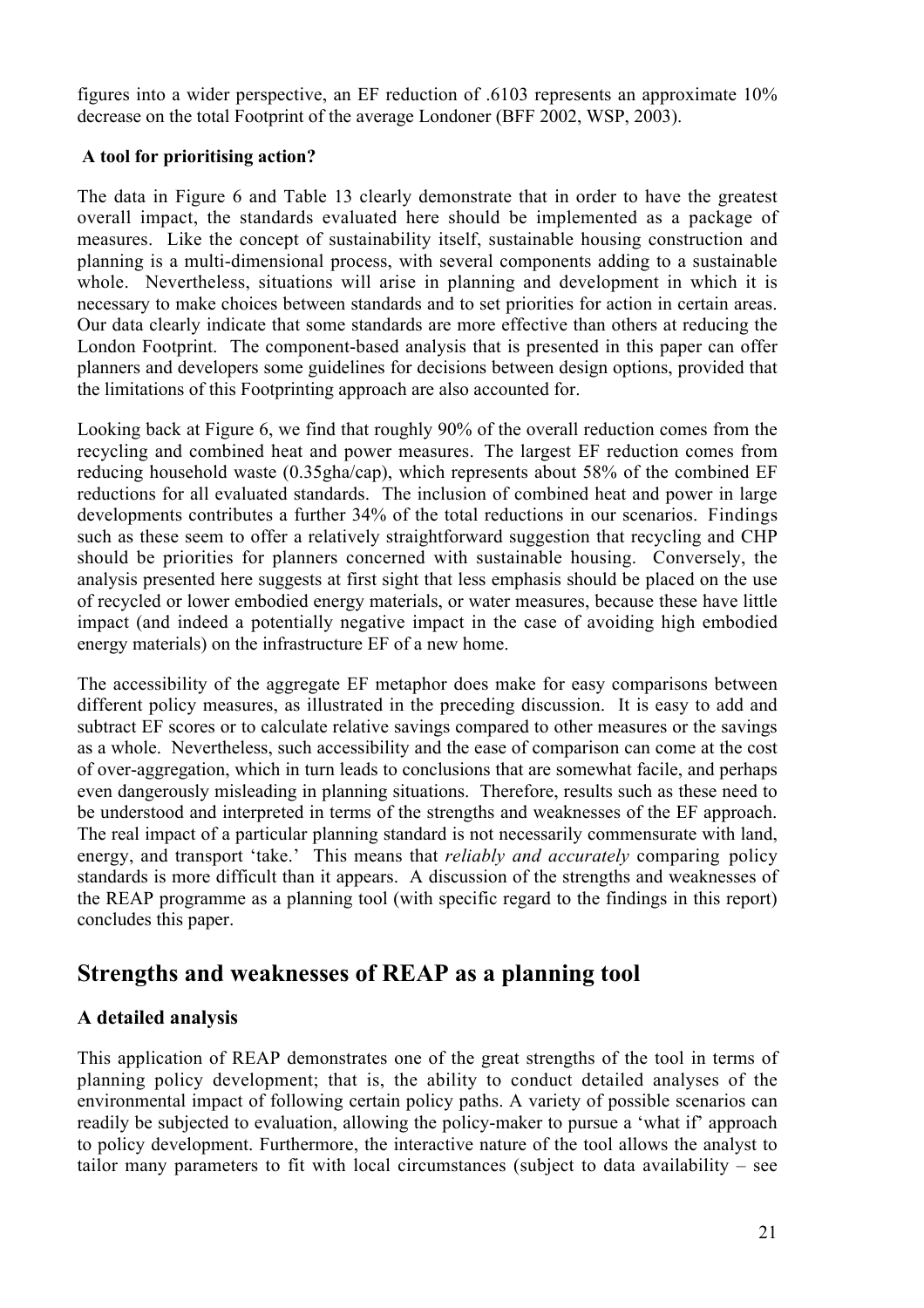below) in a flexible way. It is the case that building any specific scenario requires a number of assumptions to be made and that the results may well be sensitive to some of these assumptions. But the very process of building scenarios and identifying assumptions requires the policy-maker to be specific about the content of policies and their implications in a transparent way. This in itself is a contribution to policy development, quite apart from the debates and discussions that would follow on from the results of the evaluation.

### Holistic comparisons

Another strength of the REAP tool, and the component-based Footprinting approach behind it, is that it takes into account the "mutual interrelationships between economic sectors" (Wiedmann and Barrett, 2005:5), or, in this case, between the different EF components of a new house. In this sense, it allows for the production of more inclusive 'what if' scenarios. A good example of this strength can be found in the output from the materials scenario avoiding high-embodied energy materials. Because REAP takes into account the energy used in transporting materials, as well as in creating them, we were able to show that substituting timber for aluminium in new houses may actually increase the EF for a house. Whilst this specific finding does ignore differences in supply for these two resources (as will be discussed below) and may be sensitive to the national transport data used, it also demonstrates the importance of taking a more holistic focus on the sustainability of a particular building practice. Focusing only on one EF component, such as the embodied energy of materials, without accounting for the transport of those materials could lead to relative policy priorities that are inherently unsustainable when the effects of other EF factors, such as transport, are taken into account.

Additionally, it is important to account for the effects of particular EF components across other consumption categories. Although it is not analysed in the scenarios presented in this paper, changing the materials composition of a house can have a dramatic effect on the energy use patterns of housing residents. Whereas the materials used to create a house have a relatively small impact on the overall EF of a UK house (as evidenced in Table 2), the effect of mandating higher insulation standards in the 2000 Building Regulations (see ODPM, 2000) has been to reduce the typical energy use of a 'new 2000' house by roughly 40%, as compared to a 'stock' or pre-2000 house (Wiedmann et al. 2003). The component-based model in REAP allows for the immediate, within-component effects of adjusted parameters to be compared to knock-on effects across other consumption categories. This ability may significantly reduce the complexity of planning decisions for sustainability.

## Constraints of scope

Despite the advantages of the component EF method in highlighting the interrelated nature of the energy-use and land-take relationships within Footprint components or between consumption categories, there remains "considerable controversy on the issue of whether ecological footprints can and should be used as a tool for measuring sustainability, or merely as a tool for visualising human impact in relation to the earth's carrying capacity" (Moffatt et al 2001: 31). It is important to recognise that the range of relationships included within a footprint evaluation are necessarily limited. An EF score is a land-based metaphor for the energy and resources required to produce and transport consumer products, and the area of 'assimilative' land required to absorb the impacts of production, transport and waste. Although comprehensive in a resource-based sense, it is necessarily not holistic in its approach to measuring sustainability. It would be inaccurate and misleading to define a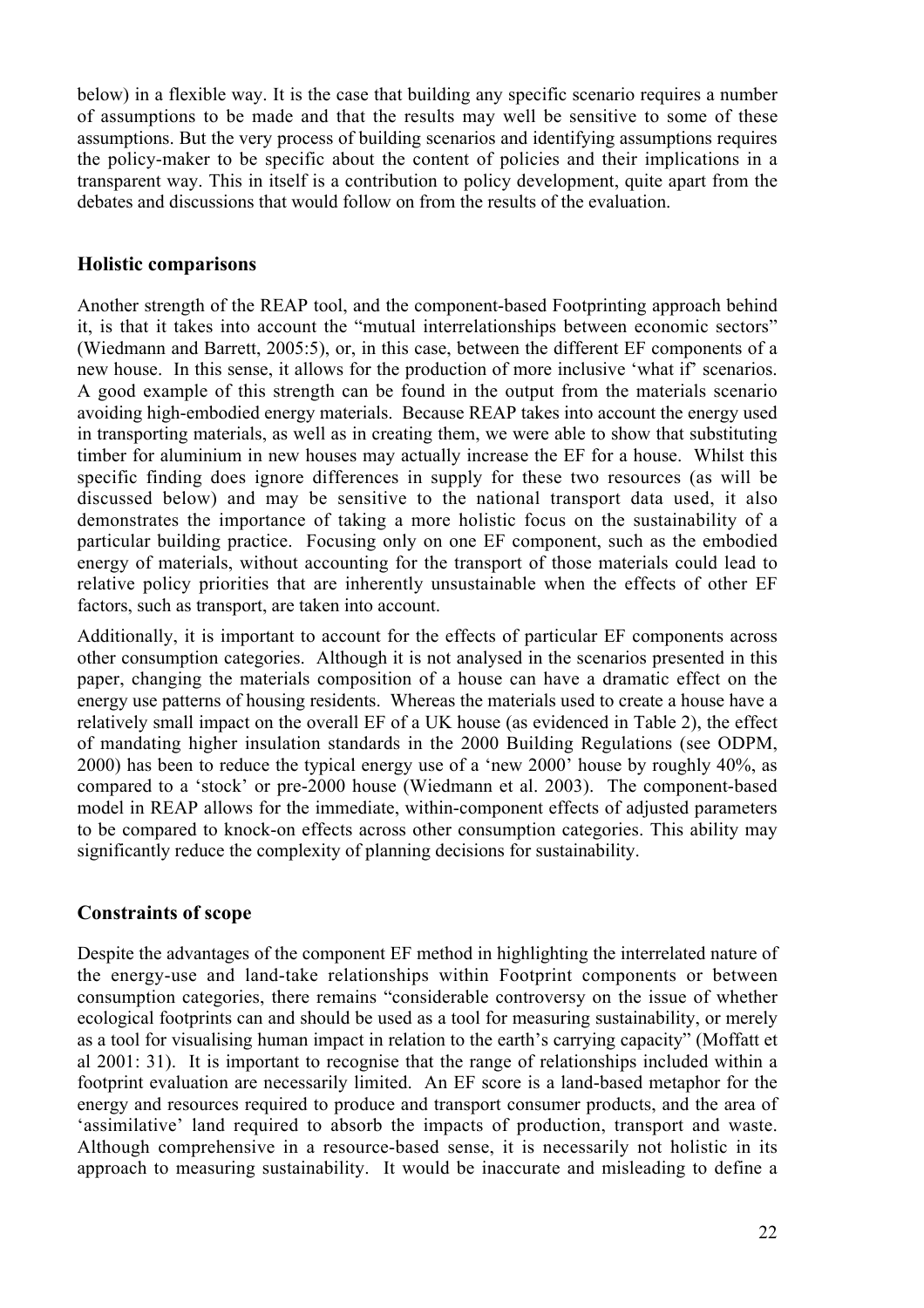planning practice or standard as sustainable on the basis of a component EF score alone. As recognised by its creators, it does not produce a dynamic picture of changing conditions (Wackernagel and Rees 1996), nor does it say anything about quality of life (Chambers et al., 2000). It is the former shortcoming that is particularly pertinent in this case.

Sustainability as a concept is predicated on the principles of futurity and fairness; resource stocks should be conserved so that they are available to future generations. The EF score misses this relationship on two counts. Firstly, it does not address the security or 'futurity' of specific resources, although it does present a metaphor for the extent to which global resource capacities are being exceeded. Thus, it is difficult to account for the desirability of using renewable resources or energy sources. With reference to the preceding discussion, the renewable nature of timber is not factored into the comparison of the costs and benefits of switching from aluminium to timber-based building products. This would seem to be a significant omission in terms of what is defined or evaluated as sustainable resource use.

Secondly, aggregating EF scores on a global scale means that regional and local differences in resource levels are not accounted for. A discussion of the water-use scenario results illustrates this point. Water savings measures, although representing a fairly dynamic EF category in which large relative gains can be made, do not significantly contribute to the overall EF reductions presented in this paper. These findings would seem to suggest that water conservation should not be a priority for planners aiming at sustainability. However, the security of water supply, particularly in the London context, is an important thematic priority for sustainable housing, as evidenced by its emphasis in the London Plan, the draft SPG which informs this report, and other planning guidance (see for instance DTI, 2004). A component-based EF analysis of consumption and resource use (as opposed to supply) is ill equipped to evaluate such issues, and does not provide a reliable indication of sustainability.

### Data issues

The major inhibitor for the accuracy of any Footprinting exercise is the quality of the data used to produce it. National-level resource flow accounts are simply too broad to make accurate comparisons of the sustainability of different policy options, particularly when transport- levels are included as part of the equation. Although the environmental extended input output analysis used by REAP makes it theoretically possible for the level of analysis to be taken down to the level of the individual consumer (Wiedmann and Barrett, 2005), our experience indicates that such micro-scale evaluation is practically impossible given current data constraints. Local level data is often proprietary, or, more commonly, does not exist. Where more specialised data is available, it may not be easily compatible with the REAP interface. There is a certain amount of path dependence in what is achievable with REAP analysis, due to the way that the input-output models are structured, and the data-input categories included with the programme. For instance, in our research, local-level data on waste and recycling levels did not match the input component for waste in the REAP waste scenario manager. As such, the data had to be disaggregated into REAP-friendly components for evaluation. This makes the data less internally reliable, and decreases the external validity of the REAP output for comparison with existing local data-sets.

## Conclusions

The paper has presented an assessment of an important new Ecological Footprinting tool in the context of local planning policy for more sustainable housing construction in London. It has demonstrated that the REAP tool has considerable potential in terms of policy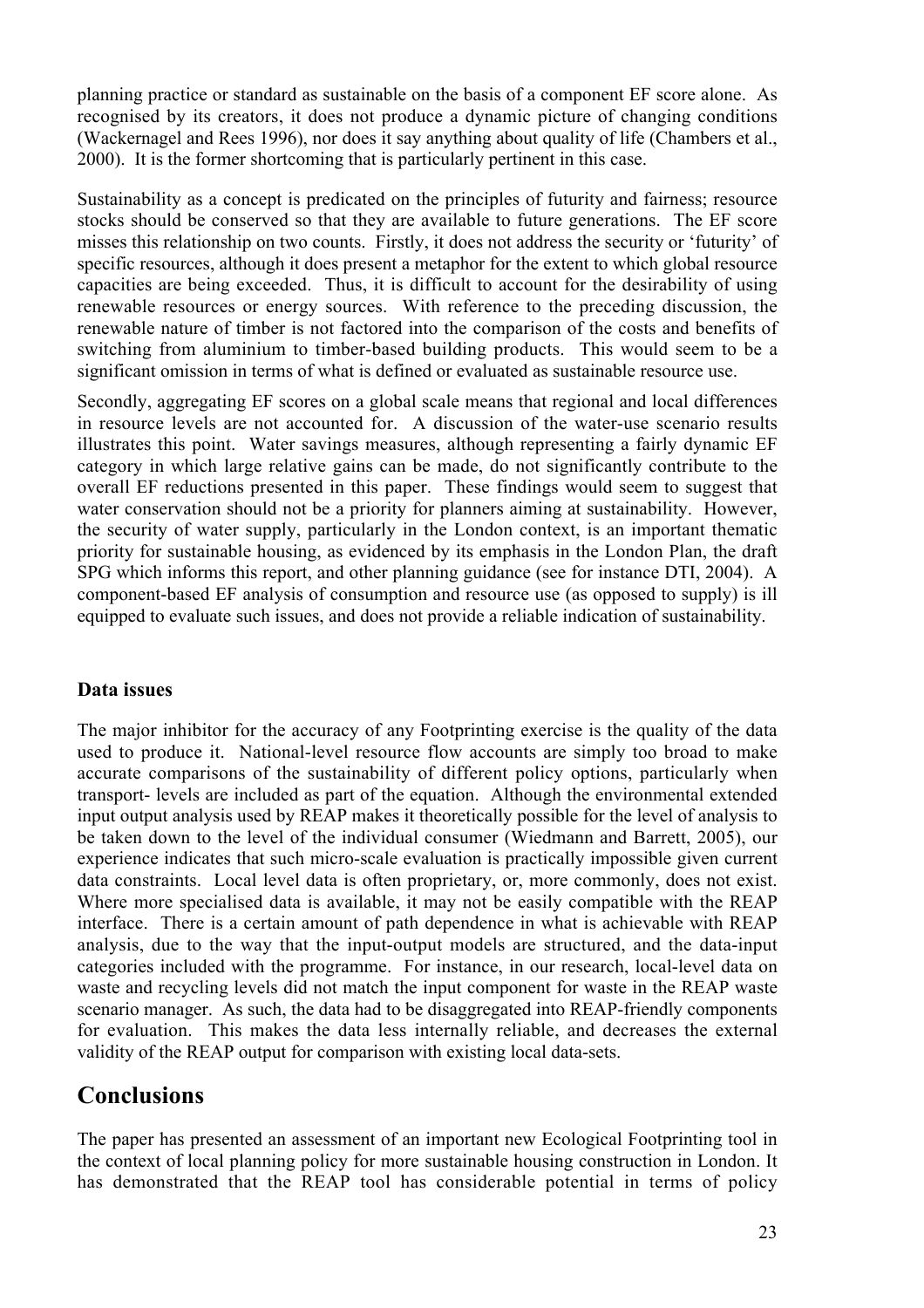development. Once the preliminary work has been undertaken, it is possible to explore a variety of "what if" scenarios linking the details of policy and strategy statements to potential environmental impact. This can be an aide in the fine-tuning of strategy, in making judgement about policy priorities and in assessing policy directions. Compared to other sustainability assessment methods, REAP has advantages in terms of the detail of its analysis, the flexibility with which it can be applied and the transparency of its calculations. As such, it could be a significant contribution to policy learning within policy bodies.

However, this conclusion needs to be seen in the context of an understanding that such Ecological Footprinting provides only a partial picture of environmental sustainability, let alone sustainable development as a whole. There are also important issues concerning data availability and assumptions that need to be taken into account when using the results of such an analysis. One implication is that a sensitivity analysis would probably be an appropriate accompaniment to any use of such Ecological Footprinting to shape policy developments. Another conclusion that may be drawn is the such Footprinting can be an important element of a suite of policy tools, which as a package draw attention to the range of sustainability impacts associated with implementing a specific policy strategy. These qualifications should not though distract from the overall conclusion that such Footprinting can assist in thinking policy implementation through in detail and thus inform strategy development.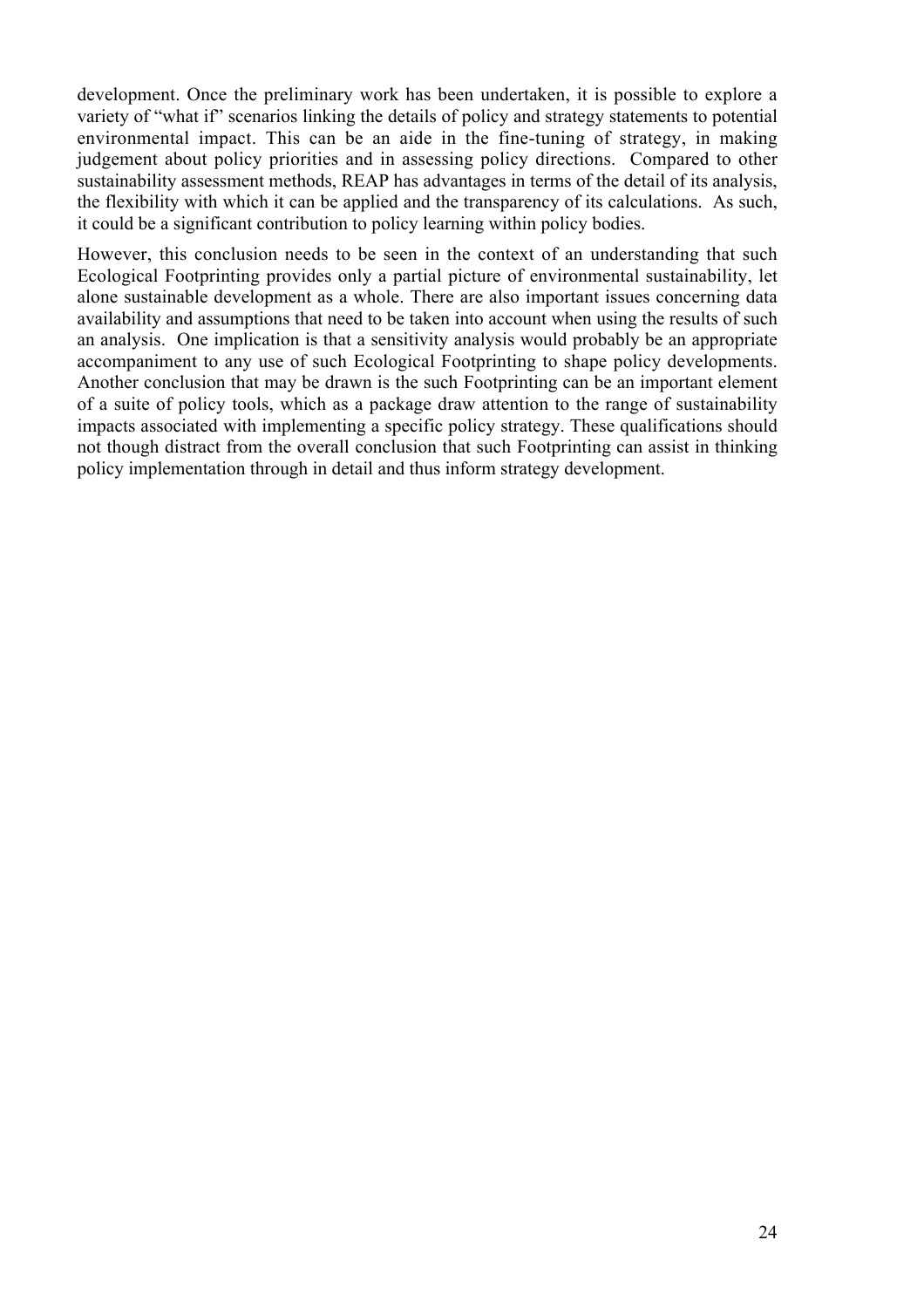# References

AggRegain, 2006, "Sustainable Aggregates" http://www.aggregain.org

Barrett J, 2001, "Component Ecological Footprint: Developing sustainable scenarios" *Impact Assessment and Appraisal* 19(2) 107-118

Barrett J, Wiedmann T, Ravetz J, 2004, "Development of Physical Accounts for the UK and Evaluating Policy Scenarios", Ecological Budget UK Report No. 1, Resources and Energy Analysis Programme, Stockholm Environment Institute, York and Centre for Urban and Regional Ecology, Manchester, http://www.ecologicalbudget.org.uk

Best Foot Forward (BFF), 2002, "City Limits: A Resource Flow and Ecological Footprint Analysis for Greater London", IWM (EB), London

Carbon Trust, 2005, "Community Heating for Planners and Developers", EST, London

Combined Heat and Power Association, 2005, "Time to Take a Fresh Look at CHP" http://www.chpa.co.uk/news\_downloads/2005/Time%20to%20Take%20a%20Fresh%20Loo k%20at%20CHP%20October%202005.pdf

DFT, 2002, "Revised National Travel Survey Data for Urban and Rural Areas" http://www.dft.gov.uk/stellent/groups/dft\_transstats/documents/page/dft\_transstats\_507680.p df

DTI, 2003, "Domestic energy consumption by end use, 1970 to 2003," http://www.dti.gov.uk/energy/statistics/publications/ energy-consumption/domestictables/page18071.html

DTI, 2004, "Better Buildings,- Better Lives: Sustainable Buildings Task Group Report", Department of Trade and Industry (DTI), London

DTI, 2005a, "Energy – its impact on the Environment and Society: Annex 3B Regional and Local use of Energy in the Domestic Sector", Department of Trade and Industry (DTI), London

DTI, 2005b, "Energy Trends March, 2005" http://www.dti.gov.uk/energy/inform/energy\_trends/mar\_05.pdf.

EA, 2005. "Sustainable Homes the Financial and Environmental Benefits", The Environment Agency, pubished by The Stationery Office, London

GFN, 2004, "National Footprint and Bio-capacity Accounts" http://www.Footprintnetwork.org/gfn\_sub.php?content=national\_Footprints.

GLA, 2004, "The London Plan: Spatial Development Strategy for London." http://www.london.gov.uk/mayor/strategies/sds/index.jsp

GLA, 2005a, "2004 London's Housing Capacity Study" http://www.london.gov.uk/mayor/planning/capacity\_study/index.isp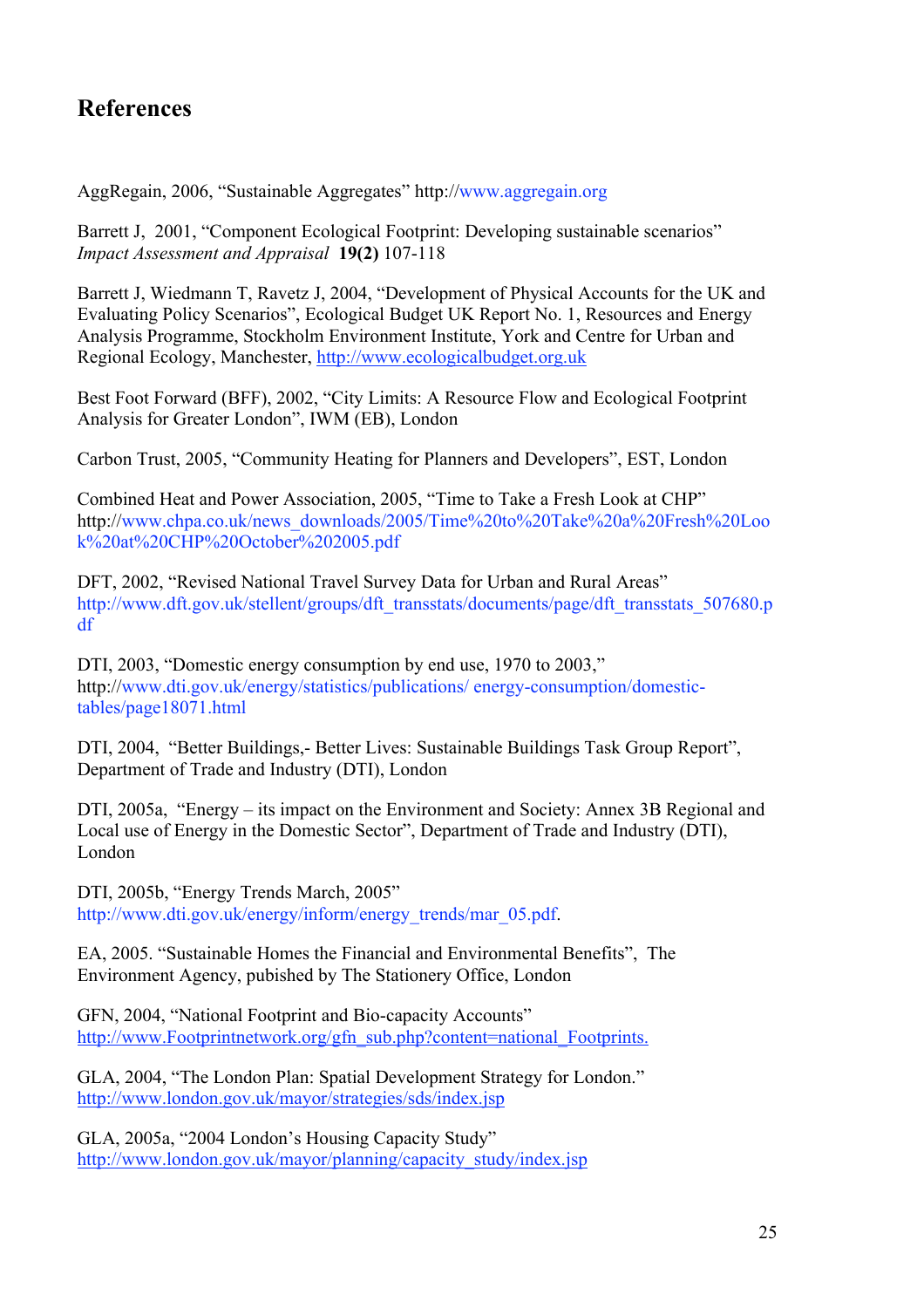GLA, 2005b, "Sustainable Design and Construction. The London Plan (Spatial Development Strategy for London). Draft Supplementary Planning Guidance", Greater London Authority (GLA), London

Haraldsson H, Ranhagen U, Sverdrup H, 2001, "Is Eco-living More Sustainable than Conventional Living? Comparing Sustainability Performances between Two Townships in Southern Sweden" *Journal of Environmental Planning and Management* 44:5 663-679

Holden E, 2004, "Ecological Footprints and Sustainable Urban Form" *Journal of Housing and the Built Environment* 19:1 91-109

McGregor PG, Swales JK, Turner KR, 2004 "The impact of Scottish consumption on the local environment: an alternative to the Ecological Footprint?" *Quarterly Economic Commentary* 29 29-34

MEL Research, 1999, "Towards a Waste Reduction Plan for London" http://www.londonwasteaction.org/archive.html

Miller R, Blair P, 1985, "*Input-output Analysis: Foundations and extensions"* (Prentice-Hall, New Jersey)

Moffatt I, 2000. "Ecological Footprints and Sustainable Development" *Ecological Economics* 32 359-362

Moffat I, Hanley N, Allen S, Fundingsland M, 2001. Sustainable Prosperity: Measuring Resource Efficiency, DETR, 2001.

Moffat I, Wiedmann T, and Barrett J, 2005 "The impact of Scotland's economy on the environment: a note on input-output and Ecological Footprint analysis" *Quarterly Economic Commentary* 30 37-44

Nye M, Rydin Y, 2006 "Evaluating sustainable housing construction standards in London: report to the Greater London Authority" LSE SusCon Project, Centre for Environmental Policy and Governance, London School of Economics, London

Ravetz J, Barrett J, Paul A, 2006 "Counting consumption, West Midlands – CO2 emissions, material flows and Ecological Footprint of the West Midlands" WWF-UK, Godalming, Surrey http://www.ecological budget.org.uk

Rees W, 1998 "How Should a Parasite Value its Host?" *Ecological Economics.* 25 49-52

Rees W, 2000 "Eco-Footprint Analysis: Merits and Brickbats." *Ecological Economics*. 32 371-374

Smith R, Kersey J, Griffiths P, 2002, "The Construction Industry Mass Balance: Resource Uses, Wastes and Emissions" Viridis Report, VR4, Viridis, London

Wackernagel M, Rees W, 1996, *Our Ecological Footprint: Reducing human impact on the earth*. (New Society Publishers, Canada)

Wackernagel M, Monfrada C, Moran D, Wermer P, Goldfinger S, Deumling D, Murray M, 2005. "National Footprint and Biocapacity Accounts 2005: The underlying calculation method" Oakland: Global Footprint Network, http://www.globalfootprint.org